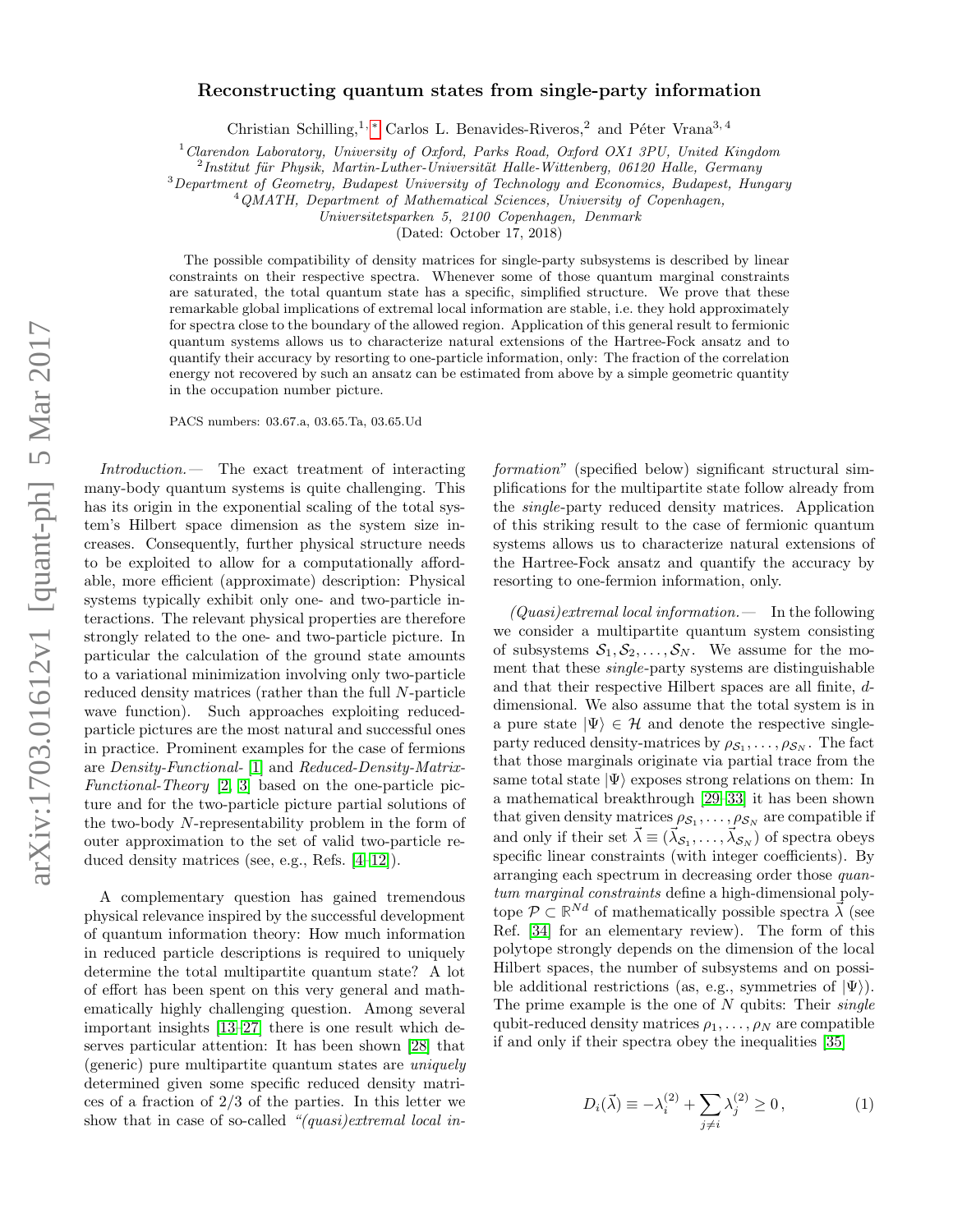for all *i*. Here,  $\lambda_i^{(2)}$  denotes the smaller eigenvalue of the *i*-th qubit reduced density matrix  $\rho_i$ ,  $\lambda_i^{(1)} = 1 - \lambda_i^{(2)}$ , and we introduce  $\rho_i \equiv \lambda_i^{(1)}|1\rangle\langle 1| + \lambda_i^{(2)}|2\rangle\langle 2|$ .

Particular physical relevance of the quantum marginal constraints is given whenever the total spectral vector  $\overline{\lambda}$  lies on the boundary  $\partial \mathcal{P}$  of the polytope  $\mathcal{P}$ . In case of such "extremal local information" the corresponding physical system is not only limited in its response to external unitary perturbations but remarkable structural simplifications follow for the quantum state of the total system. To demonstrate this, saturation of a constraint  $D_i$  [\(1\)](#page-0-0) implies a drastic reduction to only N of the 2<sup>N</sup> product states  $|i_1, \ldots, i_N\rangle$ ,  $i_k = 1, 2$ , which contribute to the total state  $|\Psi\rangle$ . For  $i = 1$ , e.g., these are  $|1, \ldots, 1\rangle$ and  $|2, 2, 1, 1, \ldots \rangle$ ,  $|2, 1, 2, 1, 1, \ldots \rangle$ , ...,  $|2, 1, \ldots, 1, 2 \rangle$ . In general, such selection rules implied by extremal local information can be stated in a compact form: Whenever a constraint  $D(\vec{\lambda}_{\mathcal{S}_1}, \ldots, \vec{\lambda}_{\mathcal{S}_N}) \geq 0$  is saturated, any compatible total state  $|\Psi\rangle$  fulfills [\[36,](#page-4-13) [37\]](#page-4-14)

<span id="page-1-0"></span>
$$
\hat{D}_{\Psi} | \Psi \rangle \equiv D \Big[ \big( \hat{n}_{\Psi, \mathcal{S}_1}^{(i)} \big)_{i=1}^d, \dots, \big( \hat{n}_{\Psi, \mathcal{S}_N}^{(i)} \big)_{i=1}^d \Big] | \Psi \rangle = 0 \,, \tag{2}
$$

where, e.g.,  $\hat{n}_{\Psi}^{(i)}$  $\mathcal{L}_{\Psi,\mathcal{S}_1}^{(i)} \equiv |i\rangle_{\mathcal{S}_1\mathcal{S}_1}\langle i| \otimes \mathbb{1}_{\mathcal{S}_2} \otimes \ldots \otimes \mathbb{1}_{\mathcal{S}_N}$  with  $|i\rangle_{\mathcal{S}_1}$  the eigenvector of  $\rho_{\mathcal{S}_1}$  corresponding to its *i*-th largest eigenvalue  $\lambda_{\mathcal{S}_1}^{(i)}$  $S_1^{(i)}$ . Due to the linearity of the quantum marginal constraints, one has  $\langle \Psi | \hat{D}_{\Psi} | \Psi \rangle$  =  $D(\vec{\lambda}_{\mathcal{S}_1},\ldots,\vec{\lambda}_{\mathcal{S}_N}).$  Hence, Eq. [\(2\)](#page-1-0) amounts to a simple selection rule for the product states built up from the local eigenstates  $|i_1\rangle_{\mathcal{S}_1}, \ldots, |i_N\rangle_{\mathcal{S}_N}$ : The general expansion

<span id="page-1-1"></span>
$$
|\Psi\rangle = \sum_{(i_1,\ldots,i_N)\in\mathcal{I}_D} c_{i_1,\ldots,i_N} |i_1,\ldots,i_N\rangle, \qquad (3)
$$

restricts to configurations  $(i_1, \ldots, i_N) \in \mathcal{I}_D$ , namely those fulfilling  $D_{\Psi}|i_1,\ldots,i_N\rangle = 0$  (see example above). This remarkable structural simplification [\(3\)](#page-1-1) based on [\(2\)](#page-1-0) has a deep mathematical origin [\[36\]](#page-4-13). On the other hand, however, it concerns a set of quantum states of measure zero. The crucial question from a physical viewpoint is therefore the one about the stability of con-ditions [\(2\)](#page-1-0) and [\(3\)](#page-1-1), respectively: Does  $\lambda$  close to the polytope boundary ("quasiextremal local information"),  $D(\vec{\lambda}_{\mathcal{S}_1}, \ldots, \vec{\lambda}_{\mathcal{S}_N}) \approx 0$ , imply approximately that simplified structure [\(3\)](#page-1-1)? In the following we answer this question by 'Yes'.

Due to the particular relevance of the quantum marginal constraints for fermions and due to the elegance of the second quantization we present our derivation for the setting of  $N$  identical fermions with an underlying one-particle Hilbert space  $\mathcal{H}_1^{(d)}$  of dimension d. The case of a quantum system without exchange symmetry is treated in the same fashion. Let us now consider one of the quantum marginal constraints, called generalized Pauli constraints,

<span id="page-1-6"></span>
$$
D(\vec{\lambda}) = \kappa_0 + \sum_{j=1}^{d} \kappa_j \lambda^{(j)} \ge 0, \qquad (4)
$$

with  $\kappa_i \in \mathbb{Z}$ . For a fixed state  $|\Psi\rangle \in \wedge^N[\mathcal{H}_1^{(d)}]$ , with one-particle reduced density matrix,

<span id="page-1-5"></span>
$$
\rho_1 \equiv N \text{Tr}_{N-1} \left[ |\Psi \rangle \langle \Psi| \right] \equiv \sum_{j=1}^d \lambda^{(j)} |j \rangle \langle j| \,, \tag{5}
$$

we define the corresponding  $\hat{D}_{\Psi}$ -operator [\(2\)](#page-1-0). By introducing the particle number operators  $\hat{n}_{\Psi}^{(j)}$  in second quantization with respect to the eigenvectors  $|j\rangle$  of  $\rho_1$  it reads

<span id="page-1-4"></span>
$$
\hat{D}_{\Psi} = \kappa_0 \mathbb{1} + \sum_{i=1}^{d} \kappa_j \hat{n}_{\Psi}^{(j)}.
$$
\n(6)

The general idea is now to define an artificial timeevolution/flow acting on  $|\Psi\rangle \equiv |\Psi(t=0)\rangle$  with the effect that the respective vector  $\vec{\lambda}(t)$  of  $|\Psi(t)\rangle$  converges to the polytope facet  $F_D$  (defined by  $D = 0$ ). If the change of  $|\Psi(t)\rangle$  is not too large we can then relate  $|\Psi\rangle$  to the state  $|\Psi_{\infty}\rangle \equiv \lim_{t\to\infty} |\Psi(t)\rangle$  which has the simplified structure implied by Eq. [\(2\)](#page-1-0).

A promising candidate for such a flow is defined by the differential equation (justified retrospectively),

<span id="page-1-3"></span>
$$
\frac{d}{dt}|\Psi(t)\rangle = -\big(\mathbb{1} - |\Psi(t)\rangle\langle\Psi(t)|\big)\,\hat{D}_{\Psi(t)}|\Psi(t)\rangle. \tag{7}
$$

This differential equation with the initial condition  $|\Psi(0)\rangle = |\Psi\rangle$  has a unique solution as long as  $\lambda(t)$  remains nondegenerate. Note that the first factor guarantees that the L<sup>2</sup>-norm  $\|\Psi(t)\| \equiv \sqrt{\langle \Psi(t)|\Psi(t)\rangle}$  is constant. The one-particle reduced density matrix evolves as

<span id="page-1-7"></span>
$$
\dot{\rho}_1(t) = N \text{Tr}_{N-1} \left[ |\dot{\Psi}(t) \rangle \langle \Psi(t) | + | \Psi(t) \rangle \langle \dot{\Psi}(t) | \right], \qquad (8)
$$

where the 'dot' stands for  $\frac{d}{dt}$ . By perturbation theory, we can determine the change  $\frac{d}{dt}\lambda^{(i)}(t)$  of all eigenvalues and therefore the change of  $D(\vec{\lambda}(t))$ , as well. An elementary but lengthy calculation yields [\[38\]](#page-4-15)

<span id="page-1-2"></span>
$$
\frac{d}{dt}D(\vec{\lambda}(t)) = -2 \operatorname{Var}_{\Psi(t)} \hat{D}_{\Psi(t)}.
$$
\n(9)

Eq. [\(9\)](#page-1-2) justifies retrospectively the definition of the flow [\(7\)](#page-1-3). It reduces the distance  $D(\vec{\lambda}(t))$  of  $\vec{\lambda}(t)$  to the polytope facet  $F_D$  as long as the variance  $Var_{\Psi(t)}\overline{D}_{\Psi(t)} \equiv$  $\langle \hat{D}_{\Psi(t)}^2 \rangle_{\Psi(t)} - \langle \hat{D}_{\Psi(t)} \rangle_{\Psi(t)}^2$  does not vanish. Even further, since  $\hat{D}_{\Psi(t)}$  has an integer-valued spectrum we can conclude that whenever  $D(\vec{\lambda})$  is small but nonzero  $|\Psi(t)\rangle$ has weight in more than one eigenspace of  $\hat{D}_{\Psi(t)}$ , i.e. the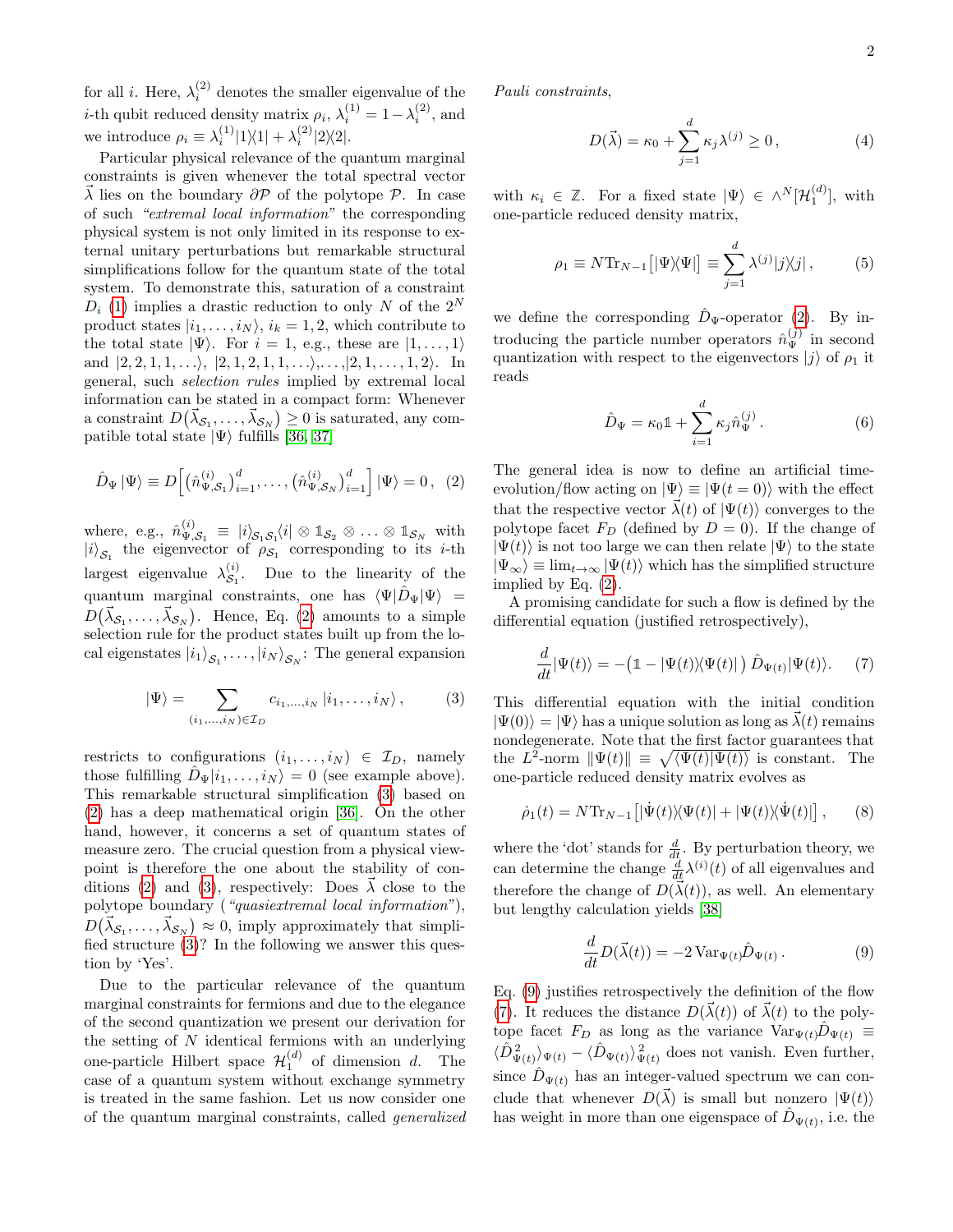variance cannot vanish. To be more specific, one proves [\[38\]](#page-4-15)

<span id="page-2-5"></span>
$$
\text{Var}_{\Psi(t)}\hat{D}_{\Psi(t)} \ge D(\vec{\lambda}(t)) \left[1 - D(\vec{\lambda}(t))\right]. \tag{10}
$$

which together with [\(9\)](#page-1-2) leads to (assuming  $D(\vec{\lambda}(t)) \leq \frac{1}{2}$ )

<span id="page-2-0"></span>
$$
\frac{d}{dt}D(\vec{\lambda}(t)) \le -2D(\vec{\lambda}(t))\left[1 - D(\vec{\lambda}(t))\right] \le -D(\vec{\lambda}(t)).
$$
\n(11)

Eq. [\(11\)](#page-2-0) implies an exponential decay,  $0 \leq D(\vec{\lambda}(t)) \leq$  $D(\vec{\lambda}(0))e^{-t}$ . Hence,  $D(\vec{\lambda}(t)) \to 0$  for  $t \to \infty$ , as we were hoping for.

It is important that the flow [\(7\)](#page-1-3) does not change the quantum state  $|\Psi\rangle$  too much. To confirm this we observe

<span id="page-2-1"></span>
$$
\|\dot{\Psi}(t)\|^2 = \|(\mathbb{1} - |\Psi(t)\rangle\langle\Psi(t)|)\hat{D}_{\Psi(t)}\Psi(t)\|^2
$$
  
= Var<sub>\Psi(t)</sub>  $\hat{D}_{\Psi(t)}$ . (12)

This allows us by integrating both sides of Eq. [\(12\)](#page-2-1) between  $0 \le t_1 \le t_2$ , to estimate the change of the quantum state, leading to [\[38\]](#page-4-15)

<span id="page-2-2"></span>
$$
\|\Psi(t_2) - \Psi(t_1)\| \le \sqrt{2D(\vec{\lambda}(t_1))} - \sqrt{2D(\vec{\lambda}(t_2))} \,. \tag{13}
$$

Eq. [\(13\)](#page-2-2) implies that  $\Psi_{\infty} \equiv \lim_{t \to \infty} \Psi(t)$  exists, and

<span id="page-2-3"></span>
$$
\|\Psi_{\infty} - \Psi\| \le \sqrt{2D(\vec{\lambda})} \,. \tag{14}
$$

Eq. [\(14\)](#page-2-3) is the result we were aiming at. A quantum state  $|\Psi\rangle$  is close to a quantum state  $|\Psi_{\infty}\rangle$  exhibiting the simplified structure [3](#page-1-1) implied by Eq. [\(2\)](#page-1-0) whenever its occupation number vector  $\vec{\lambda}$  is close to the polytope facet  $F_D$ .

Note that in the above derivation we have assumed that the eigenvalues  $\lambda^{(i)}(t)$  are nondegenerate for all times t. This can be ensured if the initial  $D(\vec{\lambda})$  is small compared to  $\min_i {\{\lambda^{(i)} - \lambda^{(i+1)}\}}$ , since the latter one depends continuously on  $|\Psi\rangle$  and the former puts a uniform (in t) upper bound on  $\|\Psi(t) - \Psi\|$  (recall Eq. [\(13\)](#page-2-2)). There is little doubt that our results also hold in the case of (quasi-)degenerate occupation numbers: In [\[38\]](#page-4-15) we present a brute-force proof for the specific setting  $(N, d) = (3, 6)$  including the case of degenerate occupation numbers. Monte-Carlo sampling allows us to extend this to the settings  $(3, 7), (4, 7)$ .

We also would like to stress that according to Eq. [\(14\)](#page-2-3)  $|\Psi\rangle$  has the approximately simplified structure [\(3\)](#page-1-1) with respect to the natural orbitals of  $|\Psi_{\infty}\rangle$ . Hence, the ultimate result states that any multipartite quantum state  $|\Psi\rangle$  can be approximated by the structural simplified form corresponding to saturation of a quantum marginal constraint D up to an error bounded by

<span id="page-2-4"></span>
$$
1 - \|\hat{P}_D^{(\mathcal{B}_1)}\Psi\|^2 \le 2D(\vec{\lambda}),\tag{15}
$$

namely the distance of  $\overline{\lambda}$  to the corresponding polytope facet  $F_D$ . Here,  $\mathcal{B}_1$  denotes the unspecified reference basis (bases) for the local Hilbert space(s)  $\mathcal{H}_1^{(d)}$  and  $\hat{P}_D^{(\mathcal{B}_1)}$ denotes the projection operator on the zero-eigenspace of the corresponding  $\hat{D}_{\mathcal{B}_1}$ -operator [\(6\)](#page-1-4) (or [\(2\)](#page-1-0) for distinguishable subsystems). Only for the case of no approximate degeneracies,  $\mathcal{B}_1$  is given by the eigenvectors of the single-party marginal(s).

Extensions of the Hartree-Fock ansatz.  $\qquad$  In the following, we discuss an interesting implication of our main result [\(15\)](#page-2-4) concerning natural extensions of the Hartree-Fock variational ansatz. The Hartree-Fock ansatz restricts the variational ground state search to the manifold  $\mathcal{M}_{0,0}$  of single Slater determinants. The index  $(0, 0)$  of  $\mathcal{M}_{0,0}$  should indicate that the corresponding active space consists of 0 active electrons and 0 active orbitals. Clearly,  $|\Psi\rangle \in \mathcal{M}_{0,0}$  is equivalent to  $\vec{\lambda} = (1, \ldots, 1, 0, \ldots) \equiv \vec{\lambda}_{HF}$ . This allows us to characterize the Hartree-Fock ansatz alternatively: It corresponds to  $\{\vec{\lambda}_{HF}\}\$ , a (zero-dimensional) facet of the polytope  $\mathcal P$ defined by all those  $\vec{\lambda}$  whose entries  $\lambda^{(i)}$  attain one of the bounds of the Pauli constraints  $0 \leq \lambda^{(i)} \leq 1$  for all *i*. In case of increasing correlations the size of the active space needs to be increased. In general, if  $r \equiv N - N_a$  electrons are frozen and additional  $s \equiv d - d_a - N + N_a$  orbitals are inactive the corresponding quantum states form an active space manifold  $\mathcal{M}_{N_a,d_a}$ .  $\mathcal{M}_{N_a,d_a}$  can alternatively be characterized by the corresponding facet of  ${\mathcal P}$  formed by the vectors  $\vec{\lambda} = (1, \ldots, 1)$  $\overline{r}$  $,\vec{\lambda}_a,0,\ldots,0$  $\overline{\phantom{a}}_s$ ) saturating the

collective Pauli constraint  $S_{r,s}(\vec{\lambda}) \equiv \sum_{i=1}^r (1 - \lambda^{(i)}) +$  $\sum_{j=d-s+1}^{d} \lambda^{(j)} \geq 0$ . The respective variational method based on  $\mathcal{M}_{N_a,d_a} \equiv \mathcal{M}_{S_{r,s}}$  is called Complete Active Space Self-Consistent-Field (CASSCF) ansatz [\[39\]](#page-5-0). Its relevance and success for the analysis of ground states of atoms and molecules is based on the fact that those systems approximately saturate some of the Pauli constraints. In a similar fashion we can also define extremal parts of the polytope  $P$  by saturation of one (or more) *generalized* Pauli constraint(s)  $D$ . This would then give rise to a respective state manifold  $\mathcal{M}_D$  containing all states which have the simplified structure [\(3\)](#page-1-1) implied by [\(2\)](#page-1-0) with respect to some local reference basis  $\mathcal{B}_1$ . The debate [\[36,](#page-4-13) [40–](#page-5-1)[55\]](#page-5-2) on the physical relevance of the generalized Pauli constraints is, however, still ongoing.

Based on our main result [\(15\)](#page-2-4) we will now provide an intriguing estimate of the numerical quality of such variational ansatzes defined through extremal one-particle information. By quantitative means, we will show that such an ansatz based on a facet  $F_D$  of  $\mathcal P$  corresponding to saturation of some (generalized) Pauli constraint(s) reconstructs most of the correlation energy whenever  $\vec{\lambda}_0$  of the ground state  $|\Psi_0\rangle$  of the Hamiltonian  $\hat{H}$  lies close to  $F_D$ . For this, we denote by  $|\Psi_D\rangle$  the variational ground state with corresponding vector  $\vec{\lambda}_D$  and energy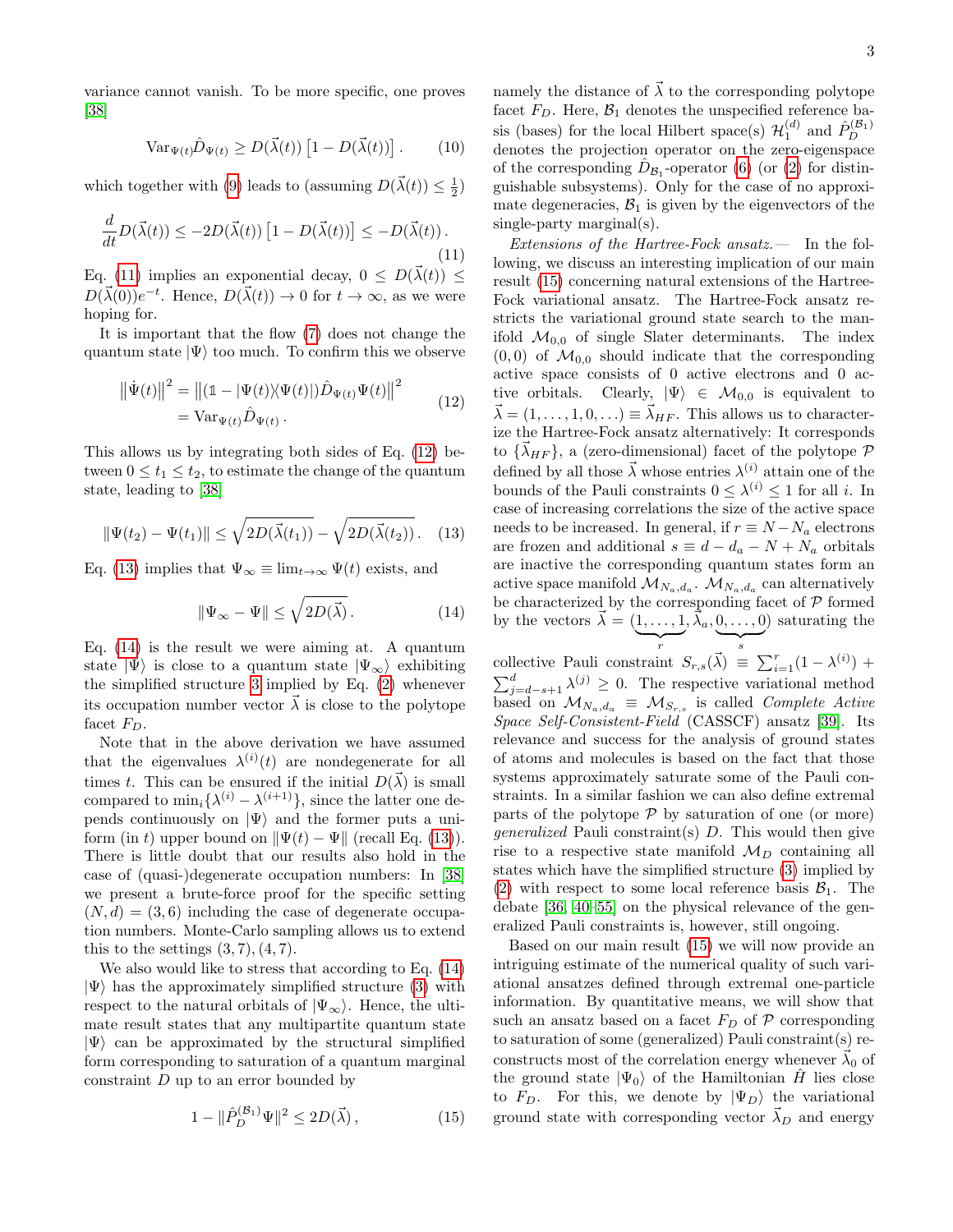$E_D$ . Moreover, we introduce the Hartree-Fock ground state  $|\Psi_{HF}\rangle$  which has the energy  $E_{HF}$  (see also Fig. [1\)](#page-3-0).

First, by referring to the energy gap  $E_{ex}^{(-)}$  –  $E_0$  between the ground state and first excited state we can relate for any quantum state  $|\Psi\rangle$  its energy expectation value  $\tilde{E} \equiv \langle \tilde{\Psi} | \hat{H} | \tilde{\Psi} \rangle$  relative to the ground state energy to its  $L^2$ -weight outside the ground state subspace  $\mathcal{H}_{E_0}$  (see Lemma [4](#page-10-0) in [\[38\]](#page-4-15)). Indeed, when  $\tilde{E}$  lies close to  $E_0$  relative to the gap most of the weight of  $|\Psi\rangle$  has to lie within the ground state subspace. On the other hand, if  $E - E_0 > 0$ at least some weight has to lie on the excited states of  $H$ . Combining this relation between the energy and the N-particle picture with the one between the one- and the N-particle picture derived above (cf. Eq. [\(15\)](#page-2-4)) leads to a striking relation between the energy and the one-particle picture (assuming  $H$  has a unique ground state): The energy error  $\Delta E_D \equiv E_D - E_0$  of the variational ansatz based on the polytope-facet  $F_D$  is bounded from above [\[38\]](#page-4-15)

<span id="page-3-1"></span>
$$
\Delta E_D \le C D(\vec{\lambda}_0),\tag{16}
$$

where  $C \equiv 2(E_{ex}^{(+)} - E_0)$ . From a geometrical viewpoint, Eq. [\(16\)](#page-3-1) states that the energy error is linearly bounded from above by the distance  $D(\vec{\lambda}_0)$  of the spectral vector  $\vec{\lambda}_0$  of the ground state to the respective facet  $F_D$ .

Even a more sophisticated estimate can be found [\[38\]](#page-4-15)

<span id="page-3-2"></span>
$$
\frac{\Delta E_D}{E_{corr}} \le K \frac{D(\vec{\lambda}_0)}{S(\vec{\lambda}_0)},\tag{17}
$$

where  $E_{corr} \equiv E_{HF} - E_0$  is the omnipresent correlation energy and  $K \equiv 2N(E_{ex}^{(+)} - E_0)/(E_{ex}^{(-)} - E_0)$ . Estimate [\(17\)](#page-3-2) states that the fraction  $\Delta E/E_{\text{corr}}$  of the total correlation energy  $E_{corr}$  not recovered by the variational ansatz based on  $F_D$  is bounded by the ratio  $D(\vec{\lambda}_0)/S(\vec{\lambda}_0)$ of  $\vec{\lambda}_0$ 's distances  $D(\vec{\lambda}_0)$  to  $F_D$  and  $S(\vec{\lambda}_0)$  to the Hartree-Fock point  $\vec{\lambda}_{HF}$  (see also Fig. [1\)](#page-3-0). We also would like to stress that the universality of [\(16\)](#page-3-1) and [\(17\)](#page-3-2), holding for all  $H$  with non-degenerate ground state, inevitably



<span id="page-3-0"></span>FIG. 1. Left: Illustration of the distances  $D(\vec{\lambda}_0)$  and  $S(\vec{\lambda}_0)$ of  $\vec{\lambda}_0$  [\(5\)](#page-1-5) for the ground state  $|\Psi_0\rangle$  to the polytope facet  $F_D$  (defining the variational ansatz) and to the Hartree-Fock point  $\vec{\lambda}_{HF}$ , respectively. Right: Energy spectrum of the Hamiltonian  $\hat{H}$  is shown in black, Hartree-Fock energy  $E_{HF}$ and the variational energy  $E_D$  corresponding to  $F_D$  in gray.

implies that the prefactors  $C$  and  $K$  depend linearly on  $E_{ex}^{(+)}$ . This is due to the fact that without further specification of the Hamiltonian the small weight of  $|\Psi_D\rangle$  outside the ground state space could, at least in principle, lie on the highest excited state. In practice, however, one can expect that this weight lies mainly on the lowest few excited states which would improve the constants C and K, significantly.

Summary and Conclusion.— We have proven by exploiting an elegant flow-approach that significant structural simplifications follow for the total, multipartite quantum state whenever the spectra of the single-party marginals lie close to (or even on) the boundary of the allowed region (polytope). This implication of "quasiextremal local information" is remarkable since the unique determination of generic quantum states of, e.g., a 300 party system requires the knowledge of marginals of size possibly up to 200 [\[28\]](#page-4-8) (which is rather difficult to access in experiments).

A comment is in order regarding the possible presence of quasiextremal local information. In contrast to generic quantum states, typically not exhibiting quasiextremal local information, the situation can be quite different for ground states of physical systems with local interactions. This is for instance the case for systems of confined fermions. There, one observes an (approximate) saturation of some Pauli constraints which has its origin in the strong conflict between energy minimization and exchange symmetry. This is also the reason for the success of the Complete-Active Space Self-Consistent Field method exploiting the corresponding structural simplifications ('reduced active space') based on Eq. [\(2\)](#page-1-0).

In the form of estimates [\(16\)](#page-3-1) and [\(17\)](#page-3-2) we have also revealed an intriguing universal relation between the numerical quality of prominent variational methods and the distance of the one-fermion density matrix  $\rho_1$  to the polytope boundary. We expect that this may stimulate fruitful follow-up ideas. Just to name one, recall that Reduced Density Matrix Functional Theory seeks an exact functional  $\mathcal F$  of  $\rho_1$  whose minimization yields the correct ground state energy and the respective  $\rho_1$ . While the existence of the polytope  $P$  is taken into account so far only by the restriction of the minimization process to  $P$  [\[49\]](#page-5-3), our work shows that the whole vicinity of the polytope boundary ∂P should play an important role: Density matrices  $\rho_1$  near  $\partial \mathcal{P}$  correspond to very specific N-fermion quantum states. Hence, the exact functional  $\mathcal F$  needs to include a term with a strongly repulsive behavior close to the polytope-boundary.

We are grateful to D. Gross and A. Lopes for various stimulating and illuminating discussions. In addition, we thank M. Christandl, D. Jaksch, V. Vedral, M.Walter and Z. Zimborás for helpful discussions. We acknowledge financial support from the Swiss National Science Foundation (Grant P2EZP2 152190), the Oxford Martin Programme on Bio-Inspired Quantum Technologies and the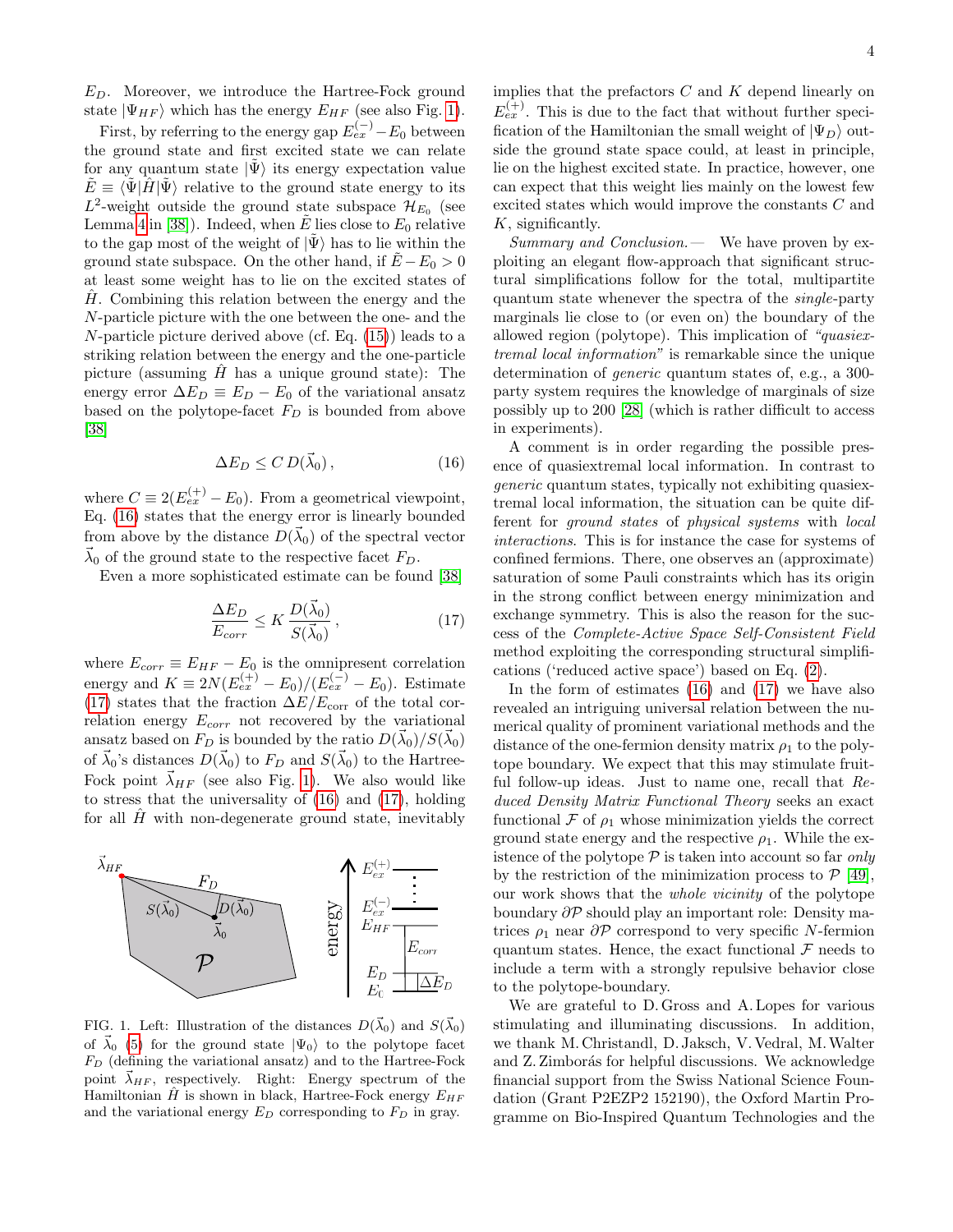UK Engineering and Physical Sciences Research Council (Grant EP/P007155/1) (C.S.), the European Research Council (ERC Grant Agreement no 337603), the Danish Council for Independent Research (Sapere Aude) and VILLUM FONDEN via the QMATH Centre of Excellence (Grant No. 10059) (P.V.).

<span id="page-4-0"></span>∗ [christian.schilling@physics.ox.ac.uk](mailto:christian.schilling@physics.ox.ac.uk)

- <span id="page-4-1"></span>[1] P. Hohenberg and W. Kohn, "Inhomogeneous electron gas," Phys. Rev. 136[, B864–B871 \(1964\).](http://dx.doi.org/10.1103/PhysRev.136.B864)
- <span id="page-4-2"></span>[2] T. L. Gilbert, "Hohenberg-Kohn theorem for nonlocal external potentials," Phys. Rev. B 12[, 2111–2120 \(1975\).](http://dx.doi.org/10.1103/PhysRevB.12.2111)
- <span id="page-4-3"></span>[3] N.N. Lathiotakis and M.A.L. Marques, "Benchmark calculations for reduced density-matrix functional theory," J. Chem. Phys. 128[, 184103 \(2008\).](http://dx.doi.org/10.1063/1.2899328)
- <span id="page-4-4"></span>[4] A. J. Coleman, "Structure of fermion density matrices," [Rev. Mod. Phys.](http://dx.doi.org/10.1103/RevModPhys.35.668) 35, 668–686 (1963).
- [5] J. Garrod and J.K. Percus, "Reduction of the Nparticle variational problem," [J. Math. Phys.](http://dx.doi.org/10.1063/1.1704098) 5, 1756– [1776 \(1964\).](http://dx.doi.org/10.1063/1.1704098)
- [6] H. Kummer, "n-representability problem for reduced density matrices," J. Math. Phys. 8[, 2063–2081 \(1967\).](http://dx.doi.org/10.1063/1.1705122)
- [7] R. M. Erdahl, "Representability," [Int. J. Quant. Chem.](http://dx.doi.org/10.1002/qua.560130603) 13[, 697–718 \(1978\).](http://dx.doi.org/10.1002/qua.560130603)
- [8] D.A. Mazziotti and R.M. Erdahl, "Uncertainty relations and reduced density matrices: Mapping many-body quantum mechanics onto four particles," [Phys. Rev. A](http://dx.doi.org/10.1103/PhysRevA.63.042113) 63[, 042113 \(2001\).](http://dx.doi.org/10.1103/PhysRevA.63.042113)
- [9] M. Nakata, H. Nakatsuji, M. Ehara, M. Fukuda, K. Nakata, and K. Fujisawa, "Variational calculations of fermion second-order reduced density matrices by semidefinite programming algorithm," [J. Chem. Phys.](http://dx.doi.org/ 10.1063/1.1360199) 114[, 8282–8292 \(2001\).](http://dx.doi.org/ 10.1063/1.1360199)
- [10] D. A. Mazziotti, "Realization of quantum chemistry without wave functions through first-order semidefinite programming," [Phys. Rev. Lett.](http://dx.doi.org/10.1103/PhysRevLett.93.213001) 93, 213001 (2004).
- [11] D. A. Mazziotti, "Structure of fermionic density matrices: Complete n-representability conditions," [Phys. Rev.](http://dx.doi.org/10.1103/PhysRevLett.108.263002) Lett. 108[, 263002 \(2012\).](http://dx.doi.org/10.1103/PhysRevLett.108.263002)
- <span id="page-4-5"></span>[12] D.A. Mazziotti, "Pure-n-representability conditions of two-fermion reduced density matrices," [Phys. Rev. A](http://dx.doi.org/10.1103/PhysRevA.94.032516) 94, [032516 \(2016\).](http://dx.doi.org/10.1103/PhysRevA.94.032516)
- <span id="page-4-6"></span>[13] N. Linden, S. Popescu, and W. K. Wootters, "Almost every pure state of three qubits is completely determined by its two-particle reduced density matrices," [Phys. Rev.](http://dx.doi.org/10.1103/PhysRevLett.89.207901) Lett. 89[, 207901 \(2002\).](http://dx.doi.org/10.1103/PhysRevLett.89.207901)
- [14] L. Diósi, "Three-party pure quantum states are determined by two two-party reduced states," [Phys. Rev. A](http://dx.doi.org/10.1103/PhysRevA.70.010302) 70[, 010302 \(2004\).](http://dx.doi.org/10.1103/PhysRevA.70.010302)
- [15] D. Cavalcanti, L. M. Cioletti, and M. O. Terra Cunha, "Tomographic characterization of three-qubit pure states with only two-qubit detectors," [Phys. Rev. A](http://dx.doi.org/10.1103/PhysRevA.71.014301) 71, 014301 [\(2005\).](http://dx.doi.org/10.1103/PhysRevA.71.014301)
- [16] W.-L. Yang and J.-L. Chen, "Relation between threequbit entanglement invariants and two-qubit concurrence," Phys. Rev. A 76[, 034301 \(2007\).](http://dx.doi.org/10.1103/PhysRevA.76.034301)
- [17] S. N. Walck and D. W. Lyons, "Only n-qubit Greenberger-Horne-Zeilinger states are undetermined by their reduced density matrices," [Phys. Rev. Lett.](http://dx.doi.org/10.1103/PhysRevLett.100.050501) 100, [050501 \(2008\).](http://dx.doi.org/10.1103/PhysRevLett.100.050501)
- [18] E. Jung, M.R. Hwang, H. Kim, M.S. Kim, D. Park, J.W. Son, and S. Tamaryan, "Reduced state uniquely defines the groverian measure of the original pure state," [Phys.](http://dx.doi.org/10.1103/PhysRevA.77.062317) Rev. A 77[, 062317 \(2008\).](http://dx.doi.org/10.1103/PhysRevA.77.062317)
- [19] S.N. Walck and D.W. Lyons, "Only *n*-qubit Greenberger-Horne-Zeilinger states contain  $n$ -partite information," Phys. Rev. A 79[, 032326 \(2009\).](http://dx.doi.org/10.1103/PhysRevA.79.032326)
- [20] P. Parashar and S. Rana, "*n*-qubit w states are determined by their bipartite marginals," [Phys. Rev. A](http://dx.doi.org/ 10.1103/PhysRevA.80.012319) 80, [012319 \(2009\).](http://dx.doi.org/ 10.1103/PhysRevA.80.012319)
- [21] L.E. Würflinger, J.D. Bancal, A. Acín, N. Gisin, and T. Vértesi, "Nonlocal multipartite correlations from local marginal probabilities," Phys. Rev. A 86[, 032117 \(2012\).](http://dx.doi.org/10.1103/PhysRevA.86.032117)
- [22] A. Sawicki, M. Walter, and M. Kus, "When is a pure state of three qubits determined by its single-particle reduced density matrices?" J, Phys. A 46[, 055304 \(2013\).](http://iopscience.iop.org/article/10.1088/1751-8113/46/5/055304)
- [23] J. Chen, H. Dawkins, Z. Ji, N. Johnston, D. Kribs, F. Shultz, and B. Zeng, "Uniqueness of quantum states compatible with given measurement results," [Phys. Rev.](http://dx.doi.org/10.1103/PhysRevA.88.012109) A 88[, 012109 \(2013\).](http://dx.doi.org/10.1103/PhysRevA.88.012109)
- [24] L. Chen, O. Gittsovich, K. Modi, and M. Piani, "Role of correlations in the two-body-marginal problem," [Phys.](http://dx.doi.org/10.1103/PhysRevA.90.042314) Rev. A 90[, 042314 \(2014\).](http://dx.doi.org/10.1103/PhysRevA.90.042314)
- [25] S. Dogra, K. Dorai, and Arvind, "Experimental construction of generic three-qubit states and their reconstruction from two-party reduced states on an NMR quantum information processor," [Phys. Rev. A](http://dx.doi.org/10.1103/PhysRevA.91.022312) 91, [022312 \(2015\).](http://dx.doi.org/10.1103/PhysRevA.91.022312)
- [26] F. Huber and O. Gühne, "Characterizing ground and thermal states of few-body hamiltonians," [Phys. Rev.](http://dx.doi.org/ 10.1103/PhysRevLett.117.010403) Lett. 117[, 010403 \(2016\).](http://dx.doi.org/ 10.1103/PhysRevLett.117.010403)
- <span id="page-4-7"></span>[27] T. Xin, D. Lu, J. Klassen, N. Yu, Z. Ji, J. Chen, X. Ma, G. Long, B. Zeng, and R. Laflamme, "Quantum state tomography via reduced density matrices," [Phys. Rev.](http://dx.doi.org/10.1103/PhysRevLett.118.020401) Lett. 118[, 020401 \(2017\).](http://dx.doi.org/10.1103/PhysRevLett.118.020401)
- <span id="page-4-8"></span>[28] N. Linden and W. K. Wootters, "The parts determine the whole in a generic pure quantum state," [Phys. Rev.](http://dx.doi.org/ 10.1103/PhysRevLett.89.277906) Lett. 89[, 277906 \(2002\).](http://dx.doi.org/ 10.1103/PhysRevLett.89.277906)
- <span id="page-4-9"></span>[29] A. Klyachko, "Quantum marginal problem and representations of the symmetric group," [arXiv:0409113 \(2004\).](http://arxiv.org/abs/0409113)
- [30] S. Daftuar and P. Hayden, "Quantum state transformations and the Schubert calculus," Annals Phys. 315, 80  $-122(2005)$ .
- [31] A. Klyachko, "Quantum marginal problem and Nrepresentability," J. Phys. 36[, 72 \(2006\).](http://stacks.iop.org/1742-6596/36/i=1/a=014)
- [32] M. Altunbulak and A. Klyachko, "The Pauli principle revisited," [Commun. Math. Phys.](http://dx.doi.org/10.1007/s00220-008-0552-z) 282, 287–322 (2008).
- <span id="page-4-10"></span>[33] M. Altunbulak, The Pauli principle, representation theory, and geometry of flag varieties, [Ph.D. thesis,](http://www.thesis.bilkent.edu.tr/0003572) Bilkent University (2008).
- <span id="page-4-11"></span>[34] C. Schilling, "The quantum marginal problem," in *Math*[ematical Results in Quantum Mechanics](http://dx.doi.org/10.1142/9789814618144_0010), edited by P. Exner, W. König, and H. Neidhardt (World Scientific, 2014) Chap. 10, pp. 165–176.
- <span id="page-4-12"></span>[35] A. Higuchi, A. Sudbery, and J. Szulc, "One-qubit reduced states of a pure many-qubit state: Polygon inequalities," [Phys. Rev. Lett.](http://dx.doi.org/ 10.1103/PhysRevLett.90.107902) 90, 107902 (2003).
- <span id="page-4-13"></span>[36] A. Lopes, Pure univariate quantum marginals and electronic transport properties of geometrically frustrated systems, [Ph.D. thesis,](https://www.freidok.uni-freiburg.de/fedora/objects/freidok:10057/datastreams/FILE1/content) University of Freiburg (2015).
- <span id="page-4-14"></span>[37] D. Gross, A. Lopes, and C. Schilling, Unpublished.<br>[38] See the Supplemental Material at url for technical
- <span id="page-4-15"></span>See the Supplemental Material at url for technical details used in the flow-based proof of the structural implications of quasiextremal local information, a brute-force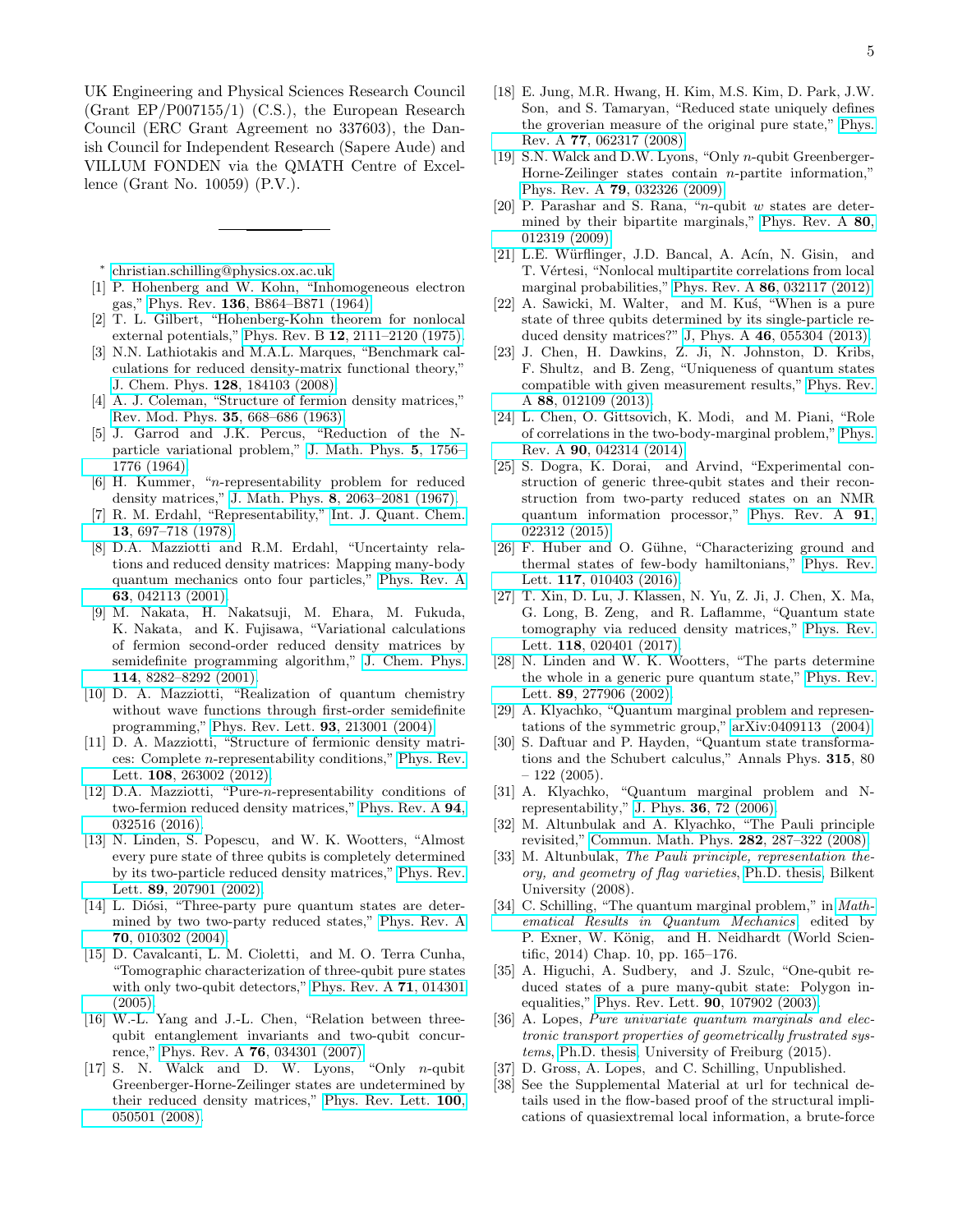proof for the setting  $(N, d) = (3, 6)$  including the case of degenerate occupation numbers and technical details used for relating the energy and the N-fermion picture.

- <span id="page-5-0"></span>[39] F. Jensen, Introduction to Computational Chemistry (John Wiley & Sons, 2006).
- <span id="page-5-1"></span>[40] A. Klyachko, "The Pauli exclusion principle and beyond," [arXiv:0904.2009 \(2009\).](http://arxiv.org/abs/0904.2009)
- [41] C. Schilling, D. Gross, and M. Christandl, "Pinning of fermionic occupation numbers," [Phys. Rev. Lett.](http://dx.doi.org/10.1103/PhysRevLett.110.040404) 110, [040404 \(2013\).](http://dx.doi.org/10.1103/PhysRevLett.110.040404)
- [42] C. L. Benavides-Riveros, J. M. Gracia-Bondía, and M. Springborg, "Quasipinning and entanglement in the lithium isoelectronic series," [Phys. Rev. A](http://dx.doi.org/10.1103/PhysRevA.88.022508) 88, 022508 [\(2013\).](http://dx.doi.org/10.1103/PhysRevA.88.022508)
- [43] R. Chakraborty and D.A. Mazziotti, "Generalized Pauli conditions on the spectra of one-electron reduced density matrices of atoms and molecules," [Phys. Rev. A](http://dx.doi.org/10.1103/PhysRevA.89.042505) 89, [042505 \(2014\).](http://dx.doi.org/10.1103/PhysRevA.89.042505)
- [44] C. Schilling, *Quantum marginal problem and its physical* relevance, [Ph.D. thesis,](http://dx.doi.org/10.3929/ethz-a-010139282) ETH-Zürich (2014).
- [45] R. Chakraborty and D.A. Mazziotti, "Sufficient condition for the openness of a many-electron quantum system from the violation of a generalized Pauli exclusion principle," Phys. Rev. A 91[, 010101 \(2015\).](http://dx.doi.org/ 10.1103/PhysRevA.91.010101)
- <span id="page-5-5"></span>[46] C. Schilling, "Quasipinning and its relevance for Nfermion quantum states," [Phys. Rev. A](http://dx.doi.org/ 10.1103/PhysRevA.91.022105) 91, 022105  $(2015).$
- [47] R. Chakraborty and D. A. Mazziotti, "Structure of the one-electron reduced density matrix from the generalized Pauli exclusion principle," [Int. J. Quant. Chem.](http://dx.doi.org/10.1002/qua.24934) 115, [1305–1310 \(2015\).](http://dx.doi.org/10.1002/qua.24934)
- [48] C. L. Benavides-Riveros and M. Springborg, "Quasipinning and selection rules for excitations in atoms and molecules," Phys. Rev. A 92[, 012512 \(2015\).](http://dx.doi.org/10.1103/PhysRevA.92.012512)
- <span id="page-5-3"></span>[49] I. Theophilou, N.N. Lathiotakis, M. Marques, and N. Helbig, "Generalized Pauli constraints in reduced density matrix functional theory," [J. Chem. Phys.](http://scitation.aip.org/content/aip/journal/jcp/142/15/10.1063/1.4918346) 142, [154108 \(2015\).](http://scitation.aip.org/content/aip/journal/jcp/142/15/10.1063/1.4918346)
- [50] C. Schilling, "Hubbard model: Pinning of occupation numbers and role of symmetries," [Phys. Rev. B](http://dx.doi.org/10.1103/PhysRevB.92.155149) 92, [155149 \(2015\).](http://dx.doi.org/10.1103/PhysRevB.92.155149)
- [51] J. Wang and P.J. Knowles, "Nonuniqueness of algebraic first-order density-matrix functionals," [Phys. Rev. A](http://dx.doi.org/ 10.1103/PhysRevA.92.012520) 92, [012520 \(2015\).](http://dx.doi.org/ 10.1103/PhysRevA.92.012520)
- [52] F. Tennie, D. Ebler, V. Vedral, and C. Schilling, "Pinning of fermionic occupation numbers: General concepts and one spatial dimension," [Phys. Rev. A](http://dx.doi.org/ 10.1103/PhysRevA.93.042126) 93, 042126 [\(2016\).](http://dx.doi.org/ 10.1103/PhysRevA.93.042126)
- [53] R. Chakraborty and D. A. Mazziotti, "Role of the generalized Pauli constraints in the quantum chemistry of excited states," [Int. J. Quant. Chem.](http://dx.doi.org/10.1002/qua.25120) 116 (2016).
- [54] F. Tennie, V. Vedral, and C. Schilling, "Pinning of fermionic occupation numbers: Higher spatial dimensions and spin," Phys. Rev. A 94[, 012120 \(2016\).](http://dx.doi.org/ 10.1103/PhysRevA.94.012120)
- <span id="page-5-2"></span>[55] F. Tennie, V. Vedral, and C. Schilling, "Influence of the fermionic exchange symmetry beyond Pauli's exclusion principle," Phys. Rev. A 95[, 022336 \(2017\).](http://dx.doi.org/ 10.1103/PhysRevA.95.022336)
- <span id="page-5-4"></span>[56] R.E. Borland and K. Dennis, "The conditions on the onematrix for three-body fermion wavefunctions with onerank equal to six," [J. Phys. B](http://stacks.iop.org/0022-3700/5/i=1/a=009) 5, 7 (1972).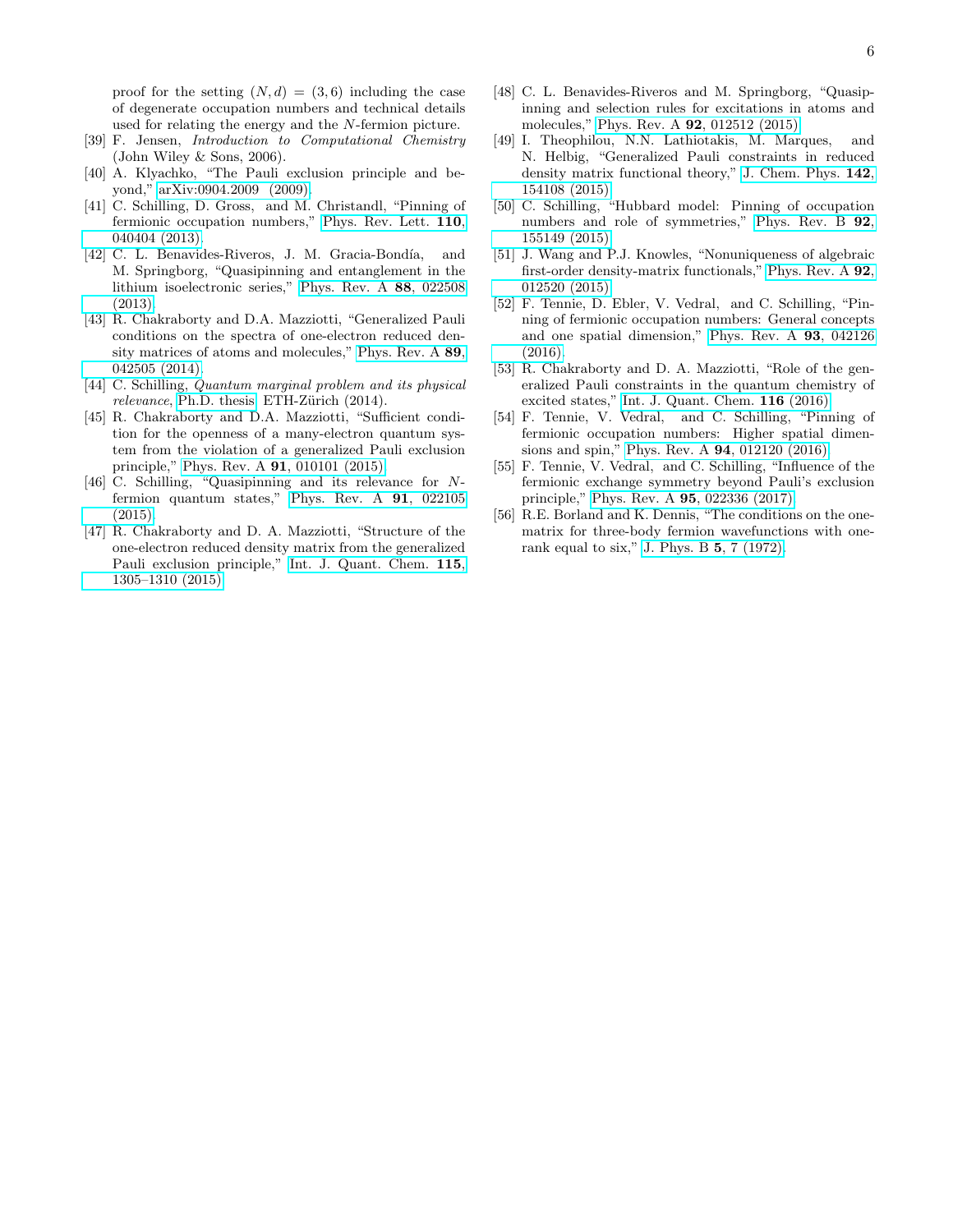# Supplemental Material

### FLOW-BASED PROOF OF THE STABILITY

We provide technical details used in the flow-based derivation of the structural implications in case of quasiextremal local information.

### Proof of Eq.  $(9)$

We recall Eqs. [\(4-](#page-1-6)[8\)](#page-1-7), in particular the form of the one-particle reduced density matrix  $\rho_1(t) \equiv \sum_{i=1}^d \lambda^{(i)}(t) |i(t)\rangle\langle i(t)|$ , and introduce the particle number operator  $\hat{n}_i(t)$  acting on the N-fermion Hilbert space for the eigenstate  $|i(t)\rangle$  of  $\rho_1(t)$ . Rayleigh-Schrödinger perturbation theory applied to  $\rho_1(t)$  then yields (where the 'dot' stands for  $\frac{d}{dt}$ )

$$
\frac{d}{dt}D(\vec{\lambda}(t)) = \sum_{i=1}^{d} \kappa_{i} \dot{\lambda}^{(i)}(t)
$$
\n
$$
= \sum_{i=1}^{d} \kappa_{i} \langle i(t)|\dot{\rho}_{1}(t)|i(t)\rangle
$$
\n
$$
= \sum_{i=1}^{d} \kappa_{i} \operatorname{Tr}_{1}[|i(t)\rangle\langle i(t)|\dot{\rho}_{1}(t)]
$$
\n
$$
= N \sum_{i=1}^{d} \kappa_{i} \operatorname{Tr}_{1}[|i(t)\rangle\langle i(t)| \operatorname{Tr}_{N-1}[|\dot{\Psi}(t)\rangle\langle \Psi(t)| + |\Psi(t)\rangle\langle \dot{\Psi}(t)|]\big]
$$
\n
$$
= \sum_{i=1}^{d} \operatorname{Tr}_{N}[\kappa_{i} \hat{n}_{i}(t) (|\dot{\Psi}(t)\rangle\langle \Psi(t)| + |\Psi(t)\rangle\langle \dot{\Psi}(t)|)]
$$
\n
$$
= \operatorname{Tr}_{N}[\hat{D}_{\Psi(t)} (|\dot{\Psi}(t)\rangle\langle \Psi(t)| + |\Psi(t)\rangle\langle \dot{\Psi}(t)|)]
$$
\n
$$
= - \operatorname{Tr}_{N}[\hat{D}_{\Psi(t)} ((\mathbb{1} - |\Psi(t)\rangle\langle \Psi(t)|) \hat{D}_{\Psi(t)} |\Psi(t)\rangle\langle \Psi(t)| + |\Psi(t)\rangle\langle \Psi(t)| \hat{D}_{\Psi(t)} (\mathbb{1} - |\Psi(t)\rangle\langle \Psi(t)|))]
$$
\n
$$
= -2\{\operatorname{Tr}_{N}[\hat{D}_{\Psi(t)}^{2} |\Psi(t)\rangle\langle \Psi(t)|] - (\operatorname{Tr}_{N}[\hat{D}_{\Psi(t)} |\Psi(t)\rangle\langle \Psi(t)|])^{2}\}
$$
\n
$$
= -2 \operatorname{Var}_{\Psi(t)}\hat{D}_{\Psi(t)}.
$$
\n(1)

The formula for the first order correction according to Rayleigh-Schrödinger perturbation theory has been used in the second line. In the fourth to last line we have used in particular  $Tr_N[|\Psi(t)\rangle\langle\Psi(t)|] = 0$  and in the third to last line the definition of the flow, Eq. [\(7\)](#page-1-3).

### Proof of Eq.  $(10)$

Let us first explain why one may expect an estimate of a form similar to Eq. [\(10\)](#page-2-5). We are considering for a fixed quantum state  $|\Psi\rangle$  the operator  $D_{\Psi}$  given by Eq. [\(6\)](#page-1-4) (the time-dependence of those quantities is not relevant and we suppress it). It is crucial that the operator  $D_{\Psi}$  has an integer-valued spectrum following from the fact that the quantum marginal constraints [\(4\)](#page-1-6) have integer coefficients. Moreover, we have  $\langle \Psi | \hat{D}_{\Psi} | \Psi \rangle = D(\vec{\lambda})$ . Let us now assume that  $D(\vec{\lambda})$  has a finite distance to the next integer, i.e. a finite distance to the closest eigenvalue of  $\hat{D}_{\Psi}$ . Consequently, the corresponding quantum state  $|\Psi\rangle$  needs to have weight on at least one eigenstate with an eigenvalue larger than  $D(\vec{\lambda})$  and on one with an eigenvalue smaller than  $D(\vec{\lambda})$ . Hence, the variance of  $\hat{D}_{\Psi}$  cannot vanish (recall that the variance of an operator vanishes if and only if the state lies in an eigenspace of that operator). Therefore, the quantity  $D(\vec{\lambda})$  (by assuming it to be smaller than 1) should provide a lower bound on  $Var_{\Psi}\hat{D}_{\Psi}$ . Indeed, the following lemma on random variables which we are going to prove below will establish such a relation (namely Eq. [\(10\)](#page-2-5)):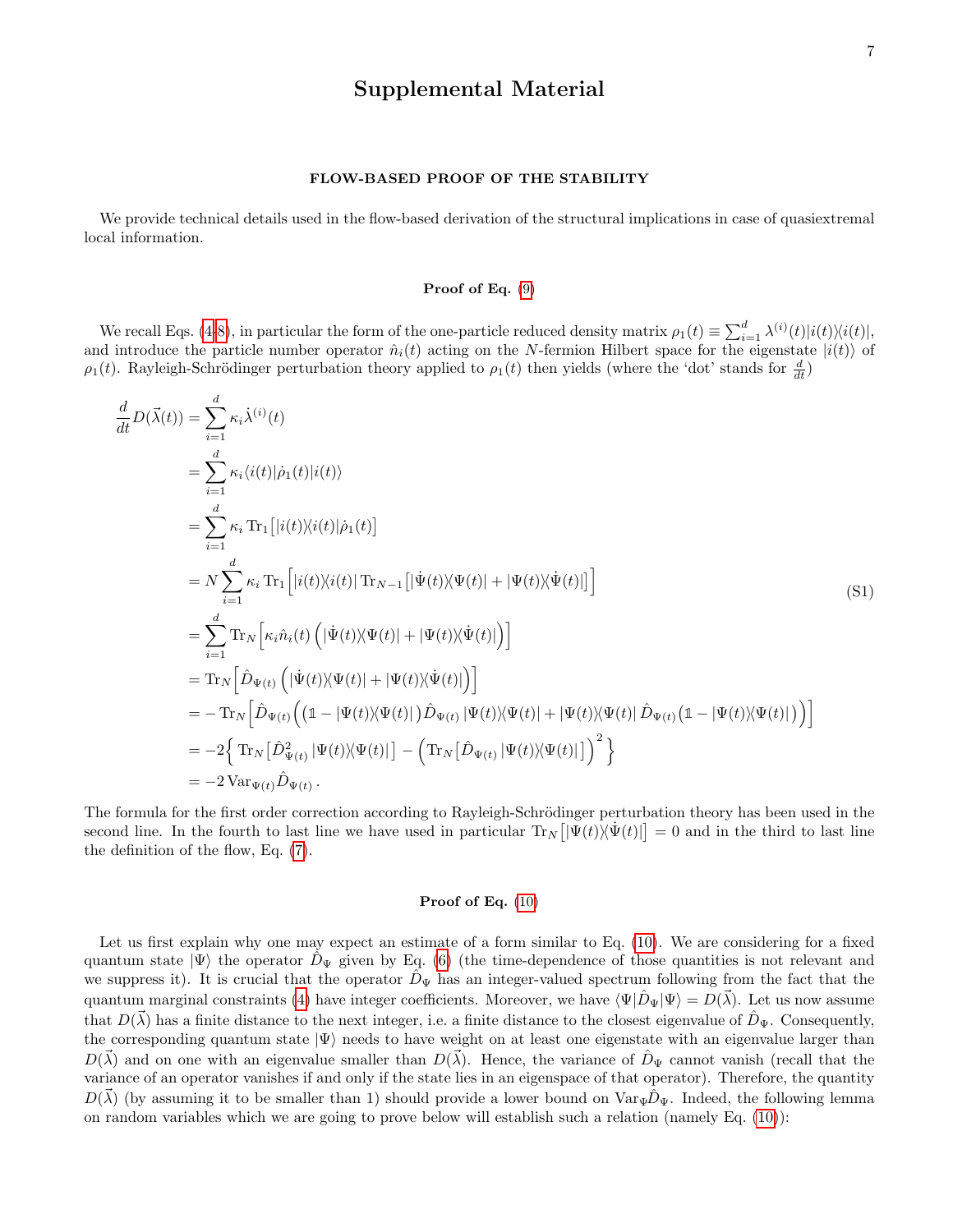8

 $\Box$ 

<span id="page-7-0"></span>**Lemma 1.** Let X be a real-valued random variable,  $a, b \in \mathbb{R}$  with  $\text{Prob}(X \in (a, b)) = 0$ ,  $\mu = \mathbb{E}[X]$  the expectation value of X and  $\sigma^2 = \mathbb{E} X^2 - \mu^2$  its variance such that  $a < \mu < b$ . Then

$$
\sigma^2 \ge (\mu - a)(b - \mu)
$$

*Proof.* By assumption,  $\text{Prob}(|X - \frac{a+b}{2}| \geq \frac{b-a}{2}) = 1$ , therefore

$$
\mathbb{E}X^2 - \mu^2 = \mathbb{E}\left[\left(X - \frac{a+b}{2}\right)^2 - \left(\frac{a+b}{2}\right)^2 + (a+b)X\right] - \mu^2
$$
  
\n
$$
\geq \left(\frac{b-a}{2}\right)^2 - \left(\frac{a+b}{2}\right)^2 + (a+b)\mu - \mu^2
$$
  
\n
$$
= (\mu - a)(b - \mu).
$$

We apply Lemma [1](#page-7-0) to the random variable X corresponding to  $(\hat{D}_{\Psi}, |\Psi\rangle)$ . This is the random variable which attains only values  $X \in \text{spec}(\hat{D}_{\Psi})$  and those with probabilities  $\langle \Psi | \hat{P}_{\Delta} | \Psi \rangle$ , where  $\hat{P}_{\Delta}$  is the projector on the eigenspace of  $\hat{D}_{\Psi}$  with eigenvalue  $\Delta$ . By choosing  $a = 0$  and  $b = 1$  estimate [\(10\)](#page-2-5) follows (where  $\mu \equiv \langle \Psi | \hat{D}_{\Psi} | \Psi \rangle = D(\vec{\lambda})$ ).

### Proof of Eq.  $(13)$

To derive Eq. [\(13\)](#page-2-2) we apply the (second) fundamental theorem of calculus to  $d|\Psi(t)\rangle/dt \equiv |\dot{\Psi}(t)\rangle$  to express for  $0 \le t_1 \le t_2$  the difference  $|\Psi(t_2)\rangle - |\Psi(t_1)\rangle$  as an integral,

$$
\|\Psi(t_2) - \Psi(t_1)\| = \left\| \int_{t_1}^{t_2} \dot{\Psi}(t) dt \right\|
$$
  
\n
$$
\leq \int_{t_1}^{t_2} \|\dot{\Psi}(t)\| dt
$$
  
\n
$$
= \int_{t_1}^{t_2} \sqrt{\text{Var}_{\Psi(t)} \hat{D}_{\Psi(t)}} dt
$$
  
\n
$$
= \frac{1}{\sqrt{2}} \int_{t_1}^{t_2} \sqrt{-\frac{d}{dt} D(\vec{\lambda}(t))} dt
$$
  
\n
$$
= \frac{1}{\sqrt{2}} \int_{t_1}^{t_2} \frac{-\frac{d}{dt} D(\vec{\lambda}(t))}{\sqrt{-\frac{d}{dt} D(\vec{\lambda}(t))}} dt
$$
  
\n
$$
\leq \frac{1}{\sqrt{2}} \int_{t_1}^{t_2} \frac{-\frac{d}{dt} D(\vec{\lambda}(t))}{\sqrt{D(\vec{\lambda}(t))}} dt
$$
  
\n
$$
= -\frac{1}{\sqrt{2}} \int_{D(\vec{\lambda}(t_1))}^{D(\vec{\lambda}(t_2))} \frac{dD}{\sqrt{D}}
$$
  
\n
$$
= \sqrt{2D(\vec{\lambda}(t_1))} - \sqrt{2D(\vec{\lambda}(t_2))}
$$
  
\n
$$
\leq \sqrt{2D(\vec{\lambda}(t_1))}.
$$
  
\n(52)

In the third line we have used Eq. [\(12\)](#page-2-1), in line four Eq. [\(9\)](#page-1-2) and in the fourth to last line estimate [\(11\)](#page-2-0).

## BRUTE-FORCE PROOF OF THE STABILITY FOR THE SETTING  $(3,6)$

The generalized Pauli constraints for the Borland-Dennis setting,  $(N, d) = (3, 6)$ , read [\[56\]](#page-5-4)

$$
\lambda_1 \ge \lambda_2 \ge \ldots \ge \lambda_6 \ge 0 \tag{S3}
$$

$$
\lambda_1 + \lambda_6 = \lambda_2 + \lambda_5 = \lambda_3 + \lambda_4 = 1 \tag{S4}
$$

$$
D(\vec{\lambda}) \equiv 2 - (\lambda_1 + \lambda_2 + \lambda_4) \ge 0.
$$
 (S5)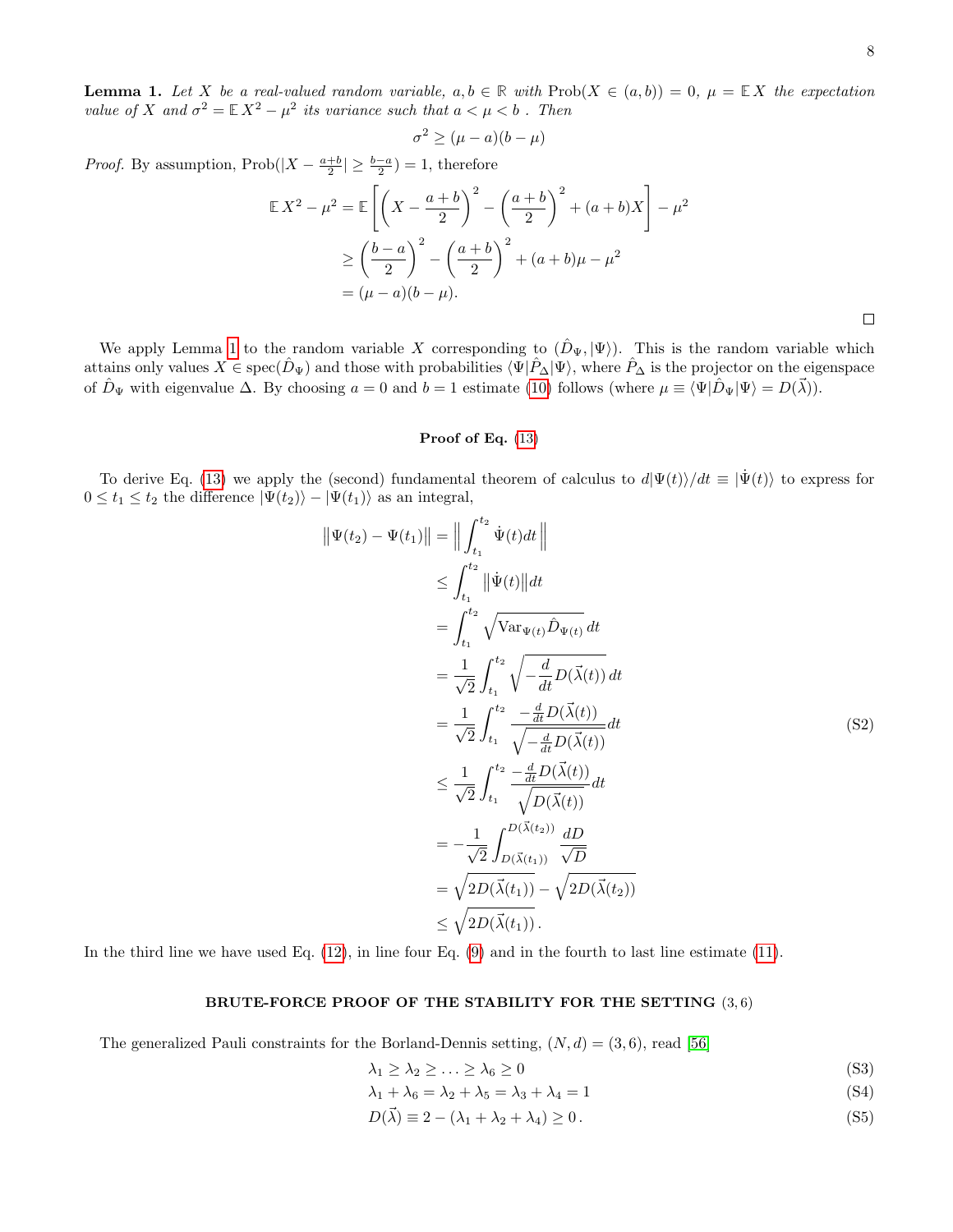Since the constraints [\(S4\)](#page-1-1) take the form of equalities they imply universal structural simplifications for any state  $|\Psi\rangle \in \wedge^3[\mathcal{H}_1^{(6)}]$ .  $|\Psi\rangle$ 's most general form is namely given by

$$
|\Psi\rangle = \alpha|1,2,3\rangle + \beta|1,2,4\rangle + \gamma|1,3,5\rangle + \delta|2,3,6\rangle + \nu|1,4,5\rangle + \mu|2,4,6\rangle + \xi|3,5,6\rangle + \zeta|4,5,6\rangle, \tag{S6}
$$

where the states  $|k\rangle$ ,  $k = 1, 2, ..., 6$ , are the eigenstates of  $\rho_1$ . Hence, [\(S6\)](#page-1-4) is a self-consistent expansion.

In case of saturation of the generalized Pauli constraint [\(S5\)](#page-1-1) further simplifications follow according to the selection rule [\(2\)](#page-1-0) and [\(3\)](#page-1-1), respectively (with the  $\bar{D}_{\Psi}$ -operator given by Eq. [\(6\)](#page-1-4)),

$$
|\Psi\rangle = \alpha|1,2,3\rangle + \nu|1,4,5\rangle + \mu|2,4,6\rangle. \tag{S7}
$$

We now prove that every quantum state with  $\vec{\lambda}$  close to the polytope facet corresponding to saturation of [\(S5\)](#page-1-1) has approximately the form [\(S7\)](#page-1-3). Actually, we prove even a stronger statement. We show that every quantum state can be written as

$$
|\Psi\rangle = U_{3,4}[\alpha|1,2,3\rangle + \nu|1,4,5\rangle + \mu|2,4,6\rangle + |\Psi_R\rangle
$$
 (S8)

where  $|i\rangle$  are the eigenstates of the one-particle reduced density matrix of  $|\Psi\rangle$ ,  $U_{34}$  an appropriate unitary transformation 'rotating' in the subspace  $|3\rangle, |4\rangle$ , and

$$
\|\Psi_R\| \le 2 \frac{D(\vec{\lambda})}{1 - D(\vec{\lambda})} \le 4 D(\vec{\lambda}).
$$
\n(S9)

To prove this statement we will use some results already derived in Ref. [\[46\]](#page-5-5). The eight coefficients  $\alpha, \ldots, \zeta$  obey further restrictions ('self-consistency conditions'), guaranteeing that the eigenvalues of  $\rho_1$  are decreasingly ordered and that  $\rho_1$  is diagonal with respect to its eigenstates  $|k\rangle$ ,  $k = 1, 2, \ldots, 6$ . Consequently, we have

$$
\lambda_4 = |\beta|^2 + |\mu|^2 + |\nu|^2 + |\zeta|^2
$$
  
\n
$$
\lambda_5 = |\gamma|^2 + |\nu|^2 + |\xi|^2 + |\zeta|^2
$$
  
\n
$$
\lambda_6 = |\delta|^2 + |\mu|^2 + |\xi|^2 + |\zeta|^2
$$
\n(S10)

and the largest three eigenvalues follow from Eq. [\(S4\)](#page-1-1). In the following, we choose  $\lambda_4$ ,  $\lambda_5$  and  $\lambda_6$  as the free variables. The following two theorems proven in Ref. [\[46\]](#page-5-5) will be needed.

<span id="page-8-0"></span>**Theorem 2.** For  $|\Psi\rangle \in \wedge^3[\mathcal{H}_1^{(6)}]$  expanded according to Eq. [\(S6\)](#page-1-4) one has

$$
|\xi|^2 + |\zeta|^2 \le D(\vec{\lambda}).\tag{S11}
$$

and

**Theorem 3.** For  $|\Psi\rangle \in \wedge^3[\mathcal{H}_1^{(6)}]$  expanded according to Eq. [\(S6\)](#page-1-4) one finds

$$
\|\hat{P}_{\pi_{3,4D}}^{(\Psi)}\Psi\|_{L^2}^2 = |\beta|^2 + |\gamma|^2 + |\delta|^2 \le \frac{D(\vec{\lambda})}{\lambda_3 - \lambda_4} + 3D(\vec{\lambda}).\tag{S12}
$$

Here,  $\pi_{3,4}$  denotes the swapping of the third and fourth entry of the vector  $\vec{\lambda} \in \mathcal{P} \subset \mathbb{R}^6$  and  $\hat{P}_{D}^{(\Psi)}$  is the projector onto the zero-eigenspace of the operator  $\hat{D}_{\Psi}$  [\(6\)](#page-1-4).

The idea is now to first exploit the diagonality of  $\rho_1$  with respect to its eigenstates, i.e.

$$
0 = \langle 1 | \rho_1 | 6 \rangle = \alpha \delta^* + \beta \mu^* + \nu \zeta^* + \gamma \xi^* \tag{S13}
$$

$$
0 = -\langle 2|\rho_1|5\rangle = \alpha \gamma^* + \beta \nu^* + \delta \xi^* + \mu \zeta^* \tag{S14}
$$

$$
0 = \langle 3|\rho_1|4\rangle = \alpha\beta^* + \gamma\nu^* + \delta\mu^* + \xi\zeta^*.
$$
 (S15)

For an approximate saturation of the generalized Pauli constraint D we can (approximately) neglect  $\xi, \zeta$  according to Theorem [2.](#page-8-0) Then, in a second step one can realize an orbital rotation

$$
|3\rangle \rightarrow |\tilde{3}\rangle, \quad |4\rangle \rightarrow |\tilde{4}\rangle, \quad |i\rangle \rightarrow |\tilde{i}\rangle = |i\rangle, i = 1, 2, 5, 6,
$$
 (S16)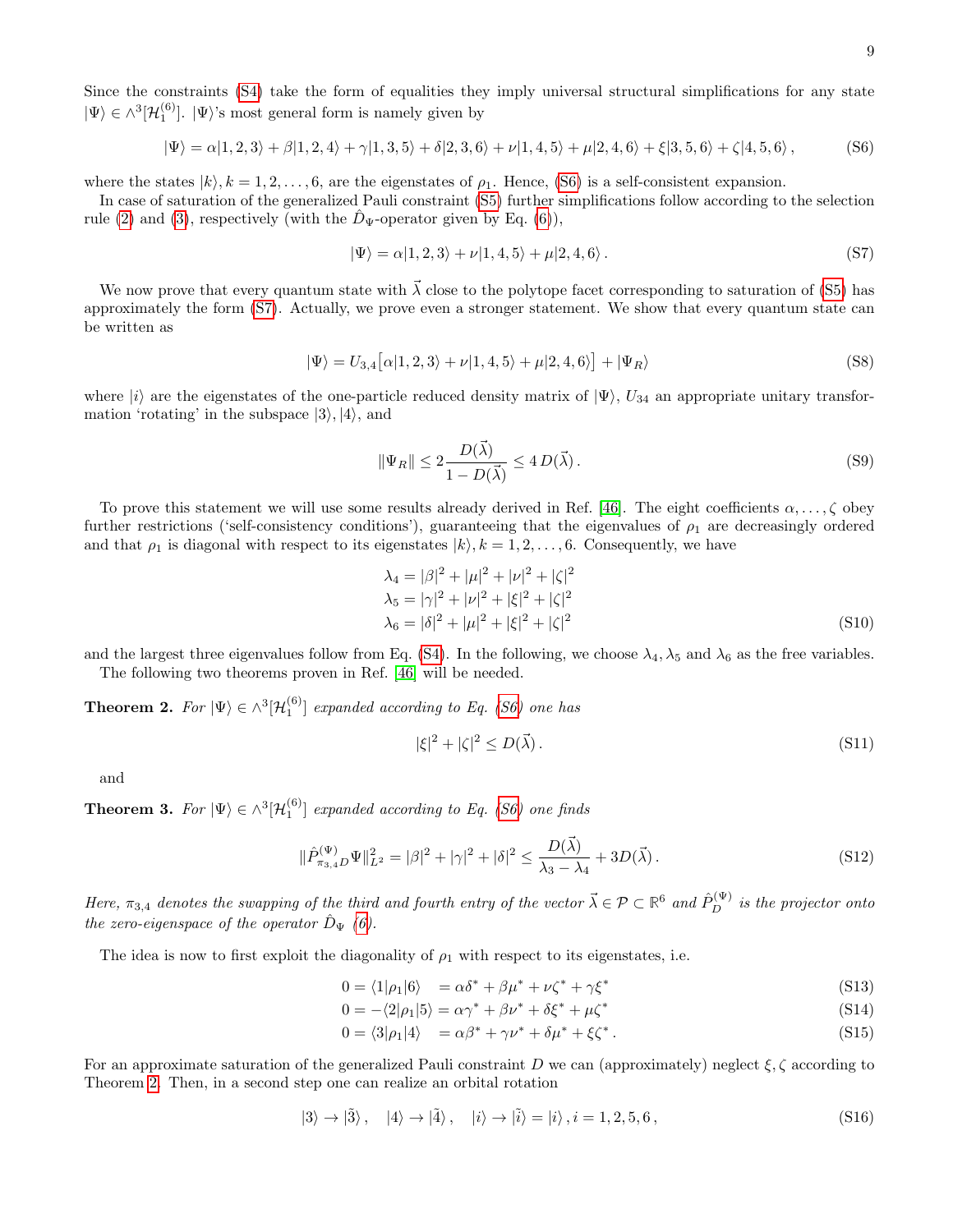Since any quantum state  $|\Psi\rangle$  always carries some significant weight on the  $\alpha$  and/or  $\beta$ -configuration we define

$$
|\tilde{3}\rangle \equiv \frac{\alpha|3\rangle + \beta|4\rangle}{\sqrt{|\alpha|^2 + |\beta|^2}}, \quad |\tilde{4}\rangle \equiv \frac{-\beta^*|3\rangle + \alpha^*|4\rangle}{\sqrt{|\alpha|^2 + |\beta|^2}}.
$$
 (S17)

Alternatively, this means

$$
|3\rangle \equiv \frac{\alpha^*|\tilde{3}\rangle + \beta|\tilde{4}\rangle}{\sqrt{|\alpha|^2 + |\beta|^2}}, \quad |4\rangle \equiv \frac{\beta^*|\tilde{3}\rangle - \alpha|\tilde{4}\rangle}{\sqrt{|\alpha|^2 + |\beta|^2}}.
$$
 (S18)

On the level of  $|\Psi\rangle$  the unitary transformation leads to

$$
U_{3,4}|\Psi\rangle = \tilde{\alpha}|1,2,3\rangle + \tilde{\beta}|1,2,4\rangle + \tilde{\gamma}|1,3,5\rangle + \tilde{\delta}|2,3,6\rangle + \tilde{\nu}|1,4,5\rangle + \tilde{\mu}|2,4,6\rangle + \tilde{\xi}|3,5,6\rangle + \tilde{\zeta}|4,5,6\rangle. \tag{S19}
$$

The hope is now that this transformation will not only imply  $\tilde{\beta} = 0$ , according to construction, but also  $\tilde{\gamma}, \tilde{\delta} \approx 0$ . Notice that whenever  $\xi, \zeta \approx 0$  we also have  $\tilde{\xi}, \tilde{\zeta} \approx 0$ . In the following we will confirm that this is the case whenever  $D(\vec{\lambda})$  is sufficiently small. First, we calculate

$$
\tilde{\gamma} = \frac{\alpha^* \gamma + \beta^* \nu}{\sqrt{|\alpha|^2 + |\beta|^2}}, \quad \tilde{\nu} = \frac{\beta \gamma - \alpha \nu}{\sqrt{|\alpha|^2 + |\beta|^2}}, \quad \tilde{\delta} = \frac{\alpha^* \delta + \beta^* \mu}{\sqrt{|\alpha|^2 + |\beta|^2}}
$$
\n
$$
\tilde{\mu} = \frac{\beta \delta - \alpha \mu}{\sqrt{|\alpha|^2 + |\beta|^2}}, \quad \tilde{\xi} = \frac{\alpha^* \xi + \beta^* \zeta}{\sqrt{|\alpha|^2 + |\beta|^2}}, \quad \tilde{\zeta} = \frac{\beta \xi - \alpha \zeta}{\sqrt{|\alpha|^2 + |\beta|^2}}.
$$
\n(S20)

Particularly, combining this with Eqs. [\(S13\)](#page-2-2), [\(S14\)](#page-2-2) we find

$$
\tilde{\gamma} = -\frac{\delta^* \xi + \mu^* \zeta}{\sqrt{|\alpha|^2 + |\beta|^2}}, \qquad \tilde{\delta} = -\frac{\nu^* \zeta + \gamma^* \xi}{\sqrt{|\alpha|^2 + |\beta|^2}}.
$$
\n(S21)

This leads to

$$
(|\alpha|^2 + |\beta|^2) \left[|\tilde{\beta}|^2 + |\tilde{\gamma}|^2 + |\tilde{\delta}|^2 + |\tilde{\xi}|^2 + |\tilde{\zeta}|^2\right] = |\delta\xi^* + \mu\zeta^*|^2 + |\gamma\xi^* + \nu\zeta^*|^2 + |\alpha\xi^* + \beta\zeta^*|^2 |\beta\xi^* - \alpha\zeta^*|^2
$$
  
 
$$
\leq (|\alpha|^2 + |\beta|^2 + |\gamma|^2 + |\delta|^2 + |\mu|^2 + |\nu|^2) (|\xi|^2 + |\zeta|^2)
$$
 (S22)

and thus

$$
|\tilde{\beta}|^2 + |\tilde{\gamma}|^2 + |\tilde{\delta}|^2 + |\tilde{\xi}|^2 + |\tilde{\zeta}|^2 \le \frac{D(\vec{\lambda})}{|\alpha|^2 + |\beta|^2}.
$$
 (S23)

For the last estimate, we have used the normalization of the quantum state and Theorem [2.](#page-8-0)

Eventually, we still need to estimate  $|\alpha|^2 + |\beta|^2$ . By using  $Q = P_{3,4}D$ , where  $P_{3,4}$  swaps  $\lambda_3$  and  $\lambda_4$  we obtain

$$
2D(\vec{\lambda}) \ge D(\vec{\lambda}) + Q(\vec{\lambda})
$$
  
= -|\beta|^2 + |\gamma|^2 + |\delta|^2 + 2|\xi|^2 + |\zeta|^2  
= -|\alpha|^2 + |\nu|^2 + |\mu|^2 + 2|\zeta|^2 + |\xi|^2  
= -2(|\alpha|^2 + |\beta|^2) + 1 + 2(|\xi|^2 + |\zeta|^2). (S24)

By using Theorem [2](#page-8-0) we find

$$
|\alpha|^2 + |\beta|^2 \ge \frac{1}{2} + |\xi|^2 + |\zeta|^2 - D(\vec{\lambda}) \ge \frac{1}{2} - D(\vec{\lambda})
$$
 (S25)

and then eventually

$$
1 - (|\tilde{\alpha}|^2 + |\tilde{\nu}|^2 + |\tilde{\mu}|^2) \le 2 \frac{D(\vec{\lambda})}{1 - D(\vec{\lambda})},
$$
\n(S26)

which completes the proof.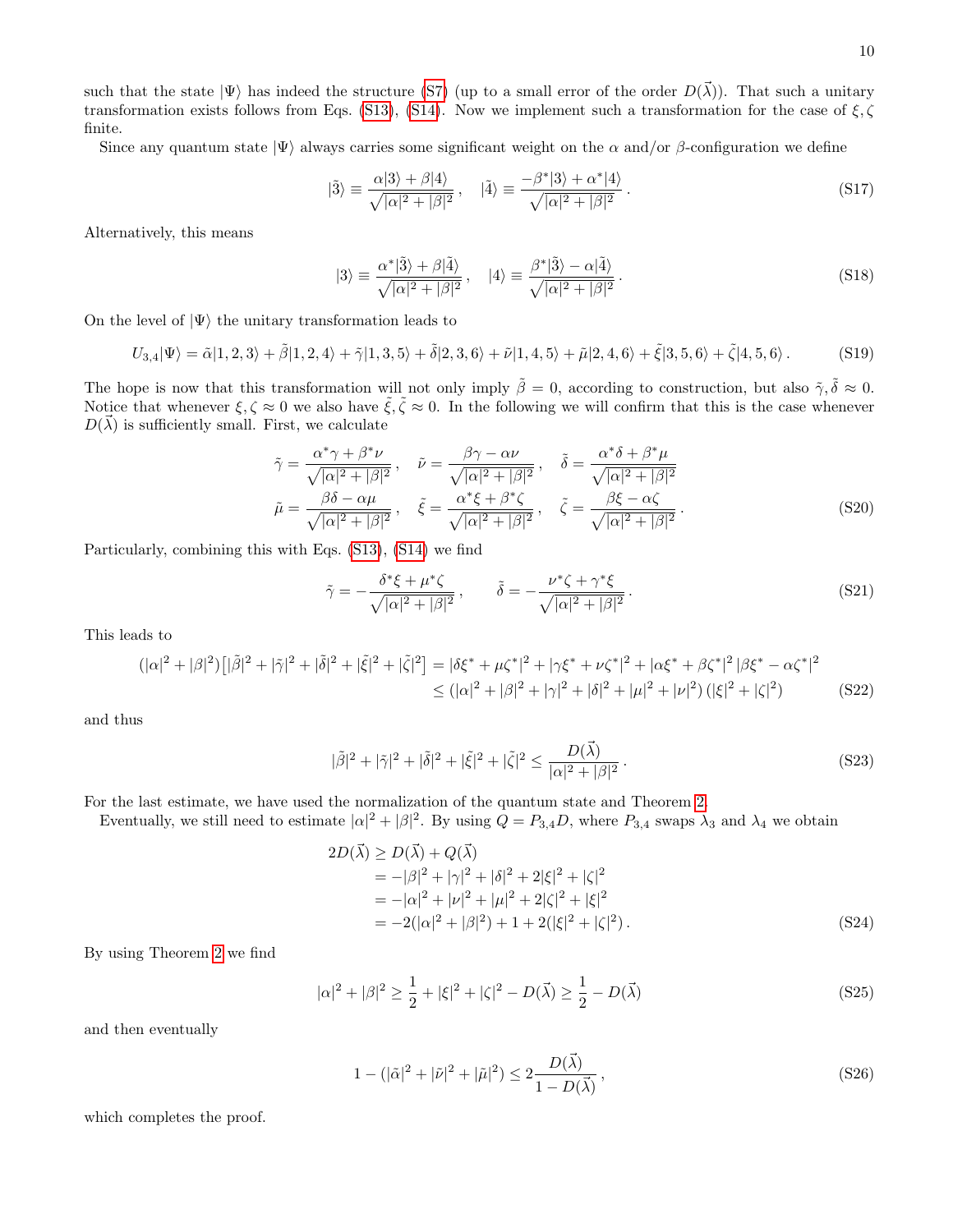### RELATING ENERGY, N-FERMION AND ONE-FERMION PICTURE

### Relating energy and N-particle picture.

The weight of an arbitrary quantum state outside the ground state space of a Hamiltonian can be estimated by the energy expectation value of that state relative to the ground state energy:

<span id="page-10-0"></span>**Lemma 4.** Let  $\hat{H}$  be a Hamiltonian on a finite Hilbert space  $\mathcal{H}$ , where  $\hat{\pi}_{E_0}$  denotes the projector on the ground state subspace,  $E_{ex}^{(-)}$  the energy of the first excited state and  $E_{ex}^{(+)}$  the one of the highest excited state. Then for any  $|\tilde{\Psi}\rangle \in \mathcal{H}$ with energy expectation value  $\tilde{E} \equiv \langle \tilde{\Psi} | \hat{H} | \tilde{\Psi} \rangle$  one has

<span id="page-10-1"></span>
$$
\frac{\tilde{E} - E_0}{E_{ex}^{(+)} - E_0} \le 1 - \|\hat{\pi}_{E_0}\tilde{\Psi}\|^2 \le \frac{\tilde{E} - E_0}{E_{ex}^{(-)} - E_0},\tag{S27}
$$

Eq. [\(S27\)](#page-10-1) is a universal (i.e. for all  $\hat{H}$ ) relation between the energy picture and the N-particle picture.

*Proof.* By using the spectral decomposition of the Hamiltonian,  $\hat{H} = \sum_{E'} E' \hat{\pi}_{E'}$  we obtain

<span id="page-10-2"></span>
$$
\tilde{E} \equiv \langle \tilde{\Psi} | \hat{H} | \tilde{\Psi} \rangle \n= \sum_{E'} E' \langle \tilde{\Psi} | \hat{\pi}_{E'} | \tilde{\Psi} \rangle \n= E_0 \langle \tilde{\Psi} | \hat{\pi}_{E_0} | \tilde{\Psi} \rangle + \sum_{E' > E_0} E' \langle \tilde{\Psi} | \hat{\pi}_{E'} | \tilde{\Psi} \rangle \n\le E_0 \langle \tilde{\Psi} | \hat{\pi}_{E_0} | \tilde{\Psi} \rangle + E_{ex}^{(+)} \langle \tilde{\Psi} | (\mathbb{1} - \hat{\pi}_{E_0}) | \tilde{\Psi} \rangle \n= E_0 + (E_{ex}^{(+)} - E_0) (1 - || \hat{\pi}_{E_0} \tilde{\Psi} ||^2).
$$
\n(S28)

In the second to last line we have estimated every excited energy from above by the maximal excited energy  $E_{ex}^{(+)}$  and the lower bound in [\(S28\)](#page-10-2) follows immediately. Repeating the same derivation but by estimating in the second to last line every excited energy from below by the minimal excited energy  $E_{ex}^{(-)}$  yields then the upper bound in [\(S28\)](#page-10-2).  $\Box$ 

### Proof of estimate [\(16\)](#page-3-1)

Let  $|\Psi_D\rangle \in M_D$  be the variational minimizer of the energy expectation value. By denoting the reference basis by  $B_1$  (also obtained from the energy minimization),  $|\Psi_D\rangle$  lies within the zero-eigenspace of  $\hat{D}_{B_1}$ . By using the projection operator  $\hat{P}_{D}^{(\mathcal{B}_1)}$ , projecting onto the zero-eigenspace of  $\hat{D}_{\mathcal{B}_1}$ , we define

$$
|\tilde{\Psi}_D\rangle \equiv \frac{\hat{P}_D^{(\mathcal{B}_1)}|\Psi_0\rangle}{\left\|\hat{P}_D^{(\mathcal{B}_1)}\Psi_0\right\|},\tag{S29}
$$

where  $\|\cdot\|$  denotes the  $L^2$ -norm and  $\langle \tilde{\Psi}_D | \tilde{\Psi}_D \rangle = 1$ . Then, by using the spectral decomposition of the Hamiltonian,  $\hat{H} = \sum_{E'}^{\dagger} E' \hat{\pi}_{E'}$  and by assuming that the ground state is unique,  $\hat{\pi}_{E_0} = |\Psi_0\rangle |\Psi_0|$ , we obtain

<span id="page-10-3"></span>
$$
E_D \equiv \langle \Psi_D | \hat{H} | \Psi_D \rangle
$$
  
\n
$$
= \min_{|\Phi\rangle \in \wedge^N [\mathcal{H}_1^{(d)}]} \langle \Phi | \hat{P}_D^{(\mathcal{B}_1)} \hat{H} \hat{P}_D^{(\mathcal{B}_1)} | \Phi \rangle
$$
  
\n
$$
\langle \Phi | \Phi \rangle = 1
$$
  
\n
$$
\leq \langle \tilde{\Psi}_D | \hat{P}_D^{(\mathcal{B}_1)} \hat{H} \hat{P}_D^{(\mathcal{B}_1)} | \tilde{\Psi}_D \rangle
$$
  
\n
$$
= \langle \tilde{\Psi}_D | \hat{H} | \tilde{\Psi}_D \rangle
$$
  
\n
$$
= \sum_{E'} E' \langle \tilde{\Psi}_D | \hat{\pi}_{E'} | \tilde{\Psi}_D \rangle
$$
  
\n
$$
\leq E_0 \langle \tilde{\Psi}_D | \hat{\pi}_{E_0} | \tilde{\Psi}_D \rangle + \sum_{E' > E_0} E_{ex}^{(+)} \langle \tilde{\Psi}_D | \hat{\pi}_{E'} | \tilde{\Psi}_D \rangle
$$
  
\n
$$
= E_0 \langle \tilde{\Psi}_D | \hat{\pi}_{E_0} | \tilde{\Psi}_D \rangle + E_{ex}^{(+)} \langle \tilde{\Psi}_D | (1 - \hat{\pi}_{E_0}) | \tilde{\Psi}_D \rangle
$$
  
\n
$$
= E_0 + (E_{ex}^{(+)} - E_0) (1 - |\langle \Psi_0 | \tilde{\Psi}_D \rangle|^2).
$$
 (S30)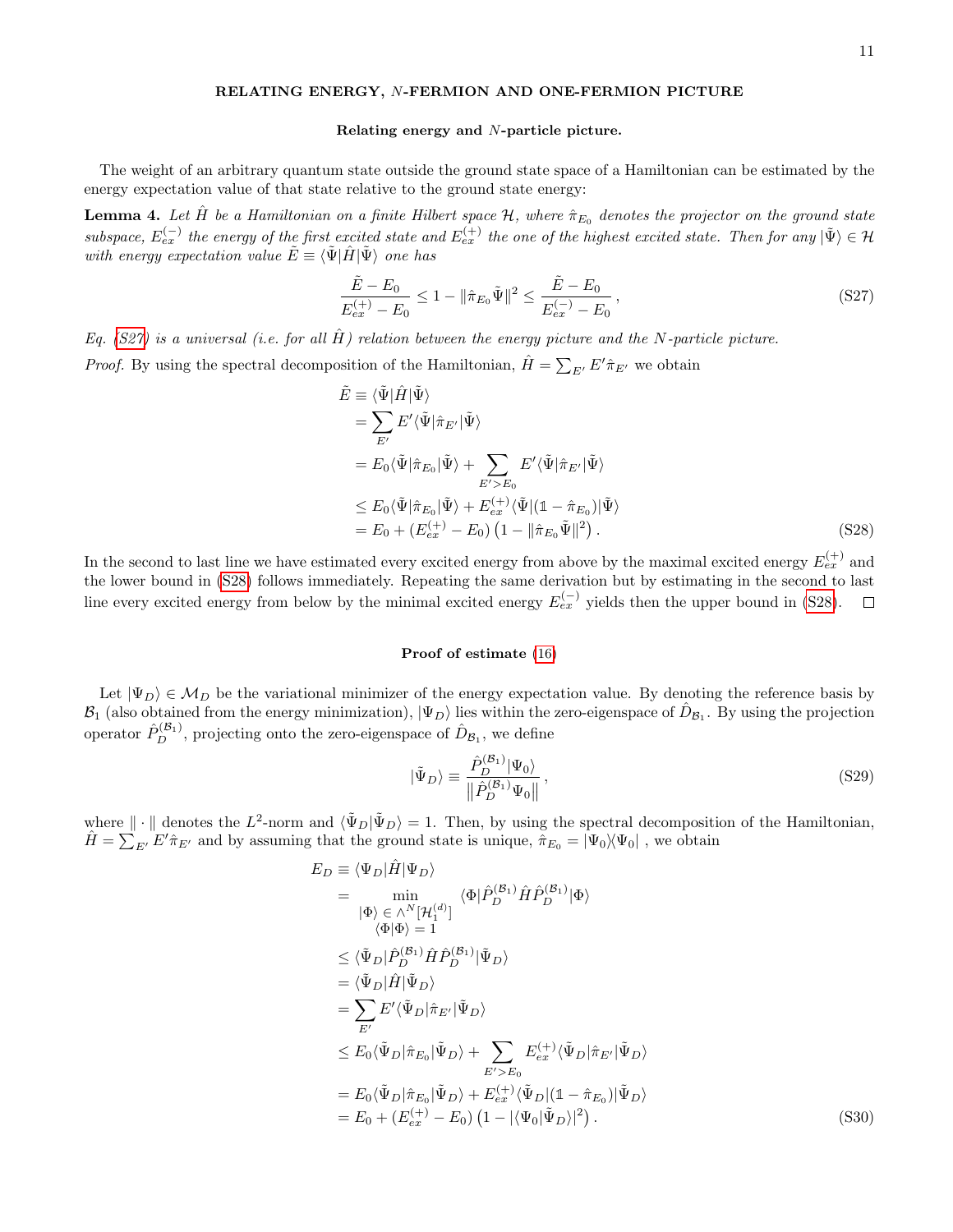In the second line, for the specific  $\mathcal{B}_1$ , we have used the fact that  $|\Psi_D\rangle$  is the variational minimizer of the energy expectation value within the zero-eigenspace of  $\hat{D}_{\mathcal{B}_1}$  (onto which  $\hat{P}_D^{(\mathcal{B}_1)}$  projects). In the third to last line we have bounded every excited energy from above by the maximal excited energy  $E_{ex}^{(+)}$ . Estimate [\(S30\)](#page-10-3) yields the result [\(16\)](#page-3-1):

$$
\Delta E_D \equiv E_D - E_0 \le (E_{ex}^{(+)} - E_0) \left( 1 - |\langle \Psi_0 | \tilde{\Psi}_D \rangle|^2 \right)
$$
  
=  $(E_{ex}^{(+)} - E_0) \left( 1 - ||\hat{P}_D^{(\mathcal{B}_1)} \Psi_0||^2 \right)$   
 $\le 2(E_{ex}^{(+)} - E_0) D(\vec{\lambda}_0),$  (S31)

where we have used the main result, Eq. [\(15\)](#page-2-4), in the last line.

### Proof of estimate [\(17\)](#page-3-2)

To prove estimate [\(17\)](#page-3-2) we also need to relate the energy picture with the N-particle picture for the Hartree-Fock ansatz. Estimate [\(16\)](#page-3-1) holds of course for any variational ansatz based on extremal local information and therefore in particular for the Hartree-Fock ansatz. Yet, we need for Eq. [\(17\)](#page-3-2) a reversed version of [\(16\)](#page-3-1). By following closely [\(S30\)](#page-10-3) we find

<span id="page-11-0"></span>
$$
E_{HF} \equiv \langle \Psi_{HF} | \hat{H} | \Psi_{HF} \rangle
$$
  
\n
$$
= \sum_{E'} E' \langle \Psi_{HF} | \hat{\pi}_{E'} | \Psi_{HF} \rangle
$$
  
\n
$$
\ge E_0 \langle \Psi_{HF} | \hat{\pi}_{E_0} | \Psi_{HF} \rangle + \sum_{E' > E_0} E_{ex}^{(-)} \langle \Psi_{HF} | \hat{\pi}_{E'} | \Psi_{HF} \rangle
$$
  
\n
$$
= E_0 \langle \Psi_{HF} | \hat{\pi}_{E_0} | \Psi_{HF} \rangle + E_{ex}^{(-)} \langle \Psi_{HF} | (1 - \hat{\pi}_{E_0}) | \Psi_{HF} \rangle
$$
  
\n
$$
= E_0 + (E_{ex}^{(-)} - E_0) (1 - |\langle \Psi_0 | \Psi_{HF} \rangle|^2).
$$
 (S32)

In the third line we have bounded every excited energy from below by the minimal excited energy  $E_{ex}^{(-)}$  and in the last line we have used that the ground state is unique, i.e.  $\hat{\pi}_{E_0} \equiv |\Psi_0\rangle \langle \Psi_0|$ . Estimate [\(S32\)](#page-11-0) then leads to

<span id="page-11-3"></span>
$$
E_{corr} \equiv E_{HF} - E_0 \ge (E_{ex}^{(-)} - E_0) \left( 1 - |\langle \Psi_0 | \Psi_{HF} \rangle|^2 \right). \tag{S33}
$$

<span id="page-11-1"></span>Now, to connect the N-particle picture to the one-particle picture we will need the following lemma **Lemma 5.** For  $|\Psi\rangle \in \wedge^N[\mathcal{H}_1^{(d)}]$  and any orthonormal basis  $\{|i'\rangle\}_{i=1}^d$  for the one-particle Hilbert space  $\mathcal{H}_1^{(d)}$  we have

$$
\frac{S(\vec{\lambda})}{N} \le 1 - \left| \langle 1', 2', \dots, N' | \Psi \rangle \right|^2,\tag{S34}
$$

where  $\vec{\lambda} = (\lambda^{(i)})_{i=1}^d$  is the non-increasingly ordered spectrum of the one-particle reduced density matrix  $\rho_1$  [\(5\)](#page-1-5) of  $|\Psi\rangle$ and  $|1',...,N'\rangle$  denotes the Slater determinant built up from the states  $|i'\rangle, i'=1,...,N$ .  $S(\vec{\lambda}) \equiv \sum_{i=1}^{N} (1-\lambda^{(i)}) +$  $\sum_{j=N+1}^{d} \lambda^{(j)}$  is the l<sup>1</sup>-distance of  $\vec{\lambda}$  to the Hartree-Fock point  $\vec{\lambda}_{HF} \equiv (1,\ldots,1,0,\ldots,0)$ .

Proof. The proof of Lemma [5](#page-11-1) is elementary. First, we consider the operator,

$$
\hat{S}' \equiv \sum_{i=1}^{N} (1 - \hat{n}'_i) + \sum_{j=N+1}^{d} \hat{n}'_j,
$$
\n(S35)

where  $\hat{n}'_i$  denotes the particle number operator for the state  $|i'\rangle$  (acting on the N-fermion Hilbert space) and we define the occupancies  $\lambda'_i \equiv \langle \Psi | \hat{n}'_i | \Psi \rangle$ . Then, by using the spectral decomposition  $\hat{S}' = \sum_{s=0}^N s \hat{P}'_s$  we find

<span id="page-11-2"></span>
$$
S(\vec{\lambda}') \equiv \langle \Psi | \hat{S}' | \Psi \rangle
$$
  
\n
$$
= \sum_{s=1}^{N} s \| \hat{P}'_{s} \Psi \|^{2}
$$
  
\n
$$
\leq \sum_{s=1}^{N} N \| \hat{P}'_{s} \Psi \|^{2}
$$
  
\n
$$
= N \left( 1 - \| \hat{P}'_{0} \Psi \|^{2} \right)
$$
  
\n
$$
\leq N \left( 1 - |\langle 1', 2', \dots, N' | \Psi \rangle|^{2} \right).
$$
 (S36)